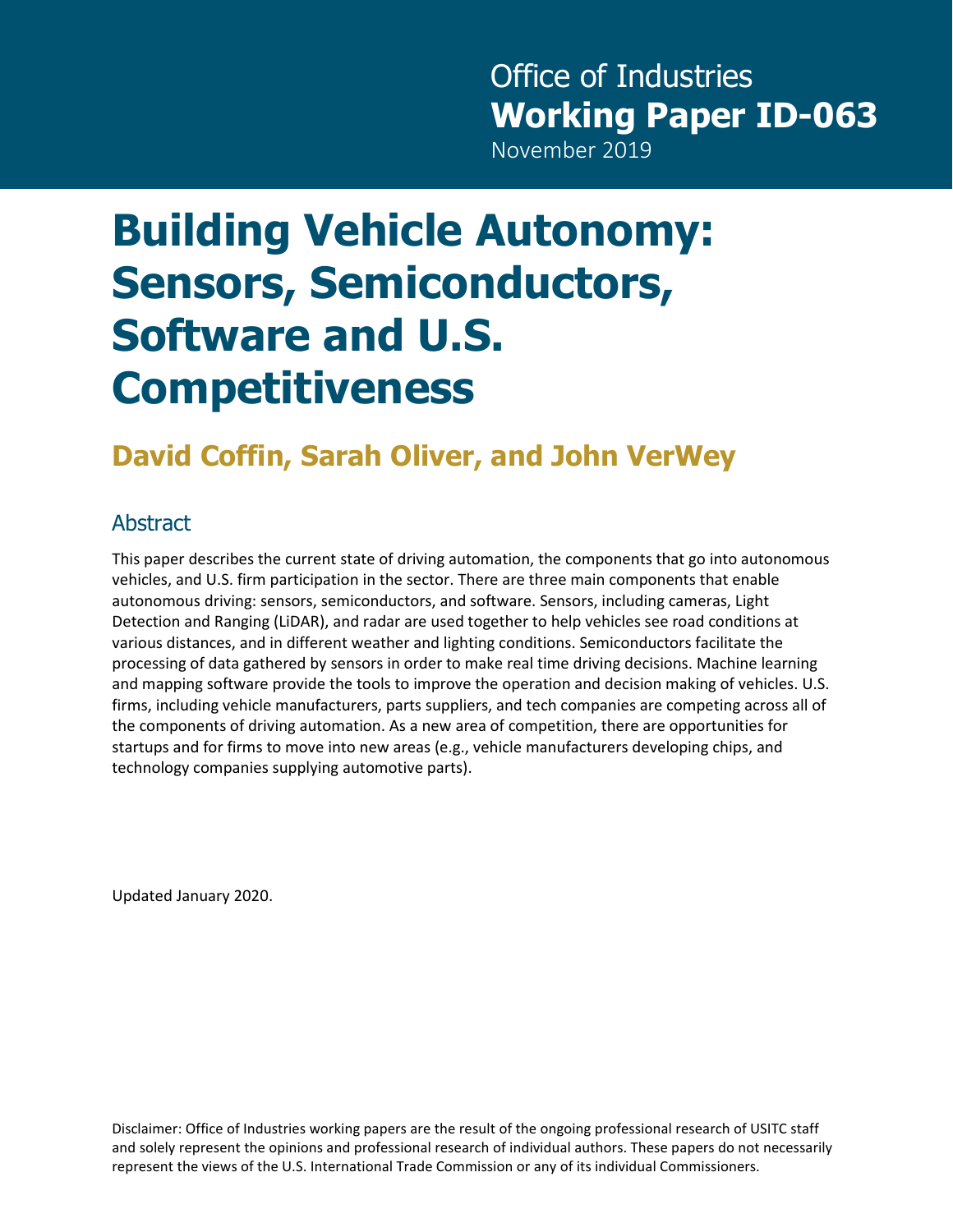## **Building Vehicle Autonomy: Sensors, Semiconductors, Software and U.S. Competitiveness**

#### **David Coffin, Sarah Oliver, and John VerWey**

#### Office of Industries

The authors are staff with the Office of Industries of the U.S. International Trade Commission (USITC). Office of Industries working papers are the result of the ongoing professional research of USITC staff. Working papers are circulated to promote the active exchange of ideas between USITC staff and recognized experts outside the USITC, and to promote professional development of office staff by encouraging outside professional critique of staff research.

Please direct all correspondence to David Coffin or Sarah Oliver, Office of Industries, U.S. International Trade Commission, 500 E Street, SW, Washington, DC 20436, telephone: (202) 205-2232, 202-205- 3288, email: [David.Coffin@usitc.gov](mailto:David.Coffin@usitc.gov) or [Sarah.Oliver@usitc.gov](mailto:Sarah.Oliver@usitc.gov)

Authors would like to thank Tamar Khachaturian, Martha Lawless, James Stamps, and Heather Wickramarachi for their helpful comments. Authors also thank Trina Chambers for administrative assistance.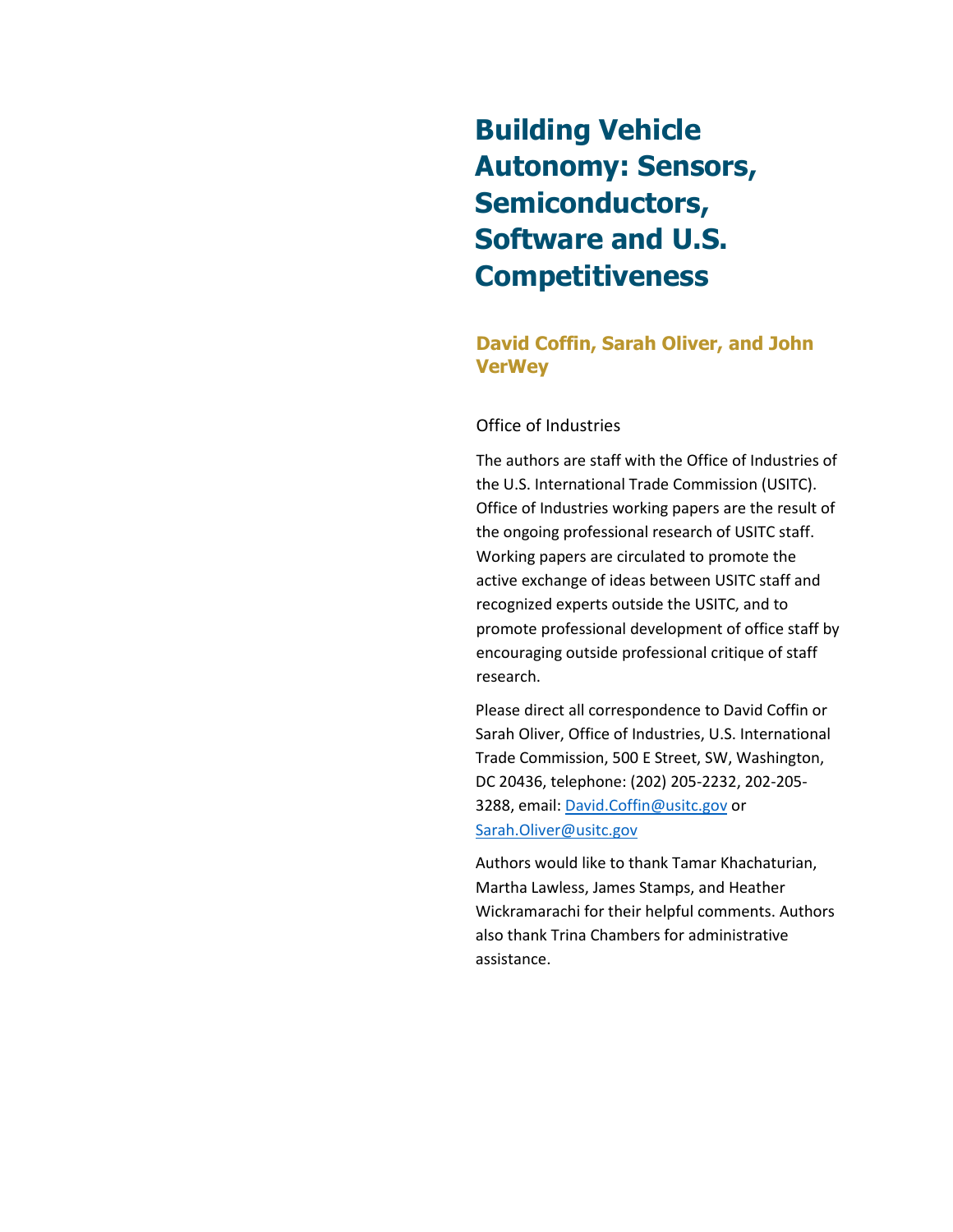## **Introduction**

The development of driving automation, including automated driving, has been discussed in the news regularly, and in many U.S. cities, including San Francisco, Las Vegas, Phoenix, and Pittsburgh, there are on-road driving automation tests taking place. Major vehicle manufacturers, suppliers, and tech companies have invested billions of dollars in driving automation. These different competitors are working to develop driving automation all over the world, and it is unclear who the leading suppliers will be, where driving automation will be most heavily concentrated, or even who will own vehicles that drive autonomously. Rather than attempt to predict trends in the automation of driving (such as fully autonomous vehicles), this paper seeks to outline the specific inputs to vehicles needed for automated driving, their sources, and their interaction with other inputs. $<sup>1</sup>$  $<sup>1</sup>$  $<sup>1</sup>$ </sup>

The remainder of this introduction describes the current status of driving automation and the types of companies involved in developing driving automation in the U.S. market. The rest of the paper then outlines the three major inputs that are used much more heavily in a vehicle capable of driving automation from a traditional vehicle: sensors, semiconductors, and software. Based on data availability and overall development of each component, these sections will describe the technology, explain how it fits into driving automation, the market for each input, and U.S. production and trade.

Before describing how companies compete, it is important to define driving automation. One of the most widely accepted definitions comes from the Society of Automotive Engineers (SAE), which defines five levels of driving automation based on the level of human driver involvement (figure 1). In the first two levels of driving automation, the driver has support features such as lane centering or adaptive cruise control, but should be constantly engaged in the task of driving the vehicle. Many vehicles produced in 2019 have these features. Beginning with level three, the driver can be disengaged, but may be prompted to take over driving. Level four has full automation in limited conditions (e.g., within a geographically-defined area, or on a certain type of road), and level five has fully automated driving under all conditions.<sup>[2](#page-2-1)</sup> Much of the testing occurring today is level 4, with many focused on driverless taxis in specific areas. Level 5 continues to be relatively far off, and some argue may ultimately prove impossible, due to the scale of computing power required to support a level 5 vehicle. $3$ 

<span id="page-2-0"></span> $1$  Many also believe that additional infrastructure, such as smart stoplights, will be needed, but this paper is focused on the parts attached to vehicles.

<span id="page-2-1"></span><sup>&</sup>lt;sup>2</sup> SAE, "SAE International Releases Updated Visual Chart," December 11, 2018.

<span id="page-2-2"></span><sup>&</sup>lt;sup>3</sup> Truett, "The cost of full autonomy could prove unrealistic," August 6, 2019.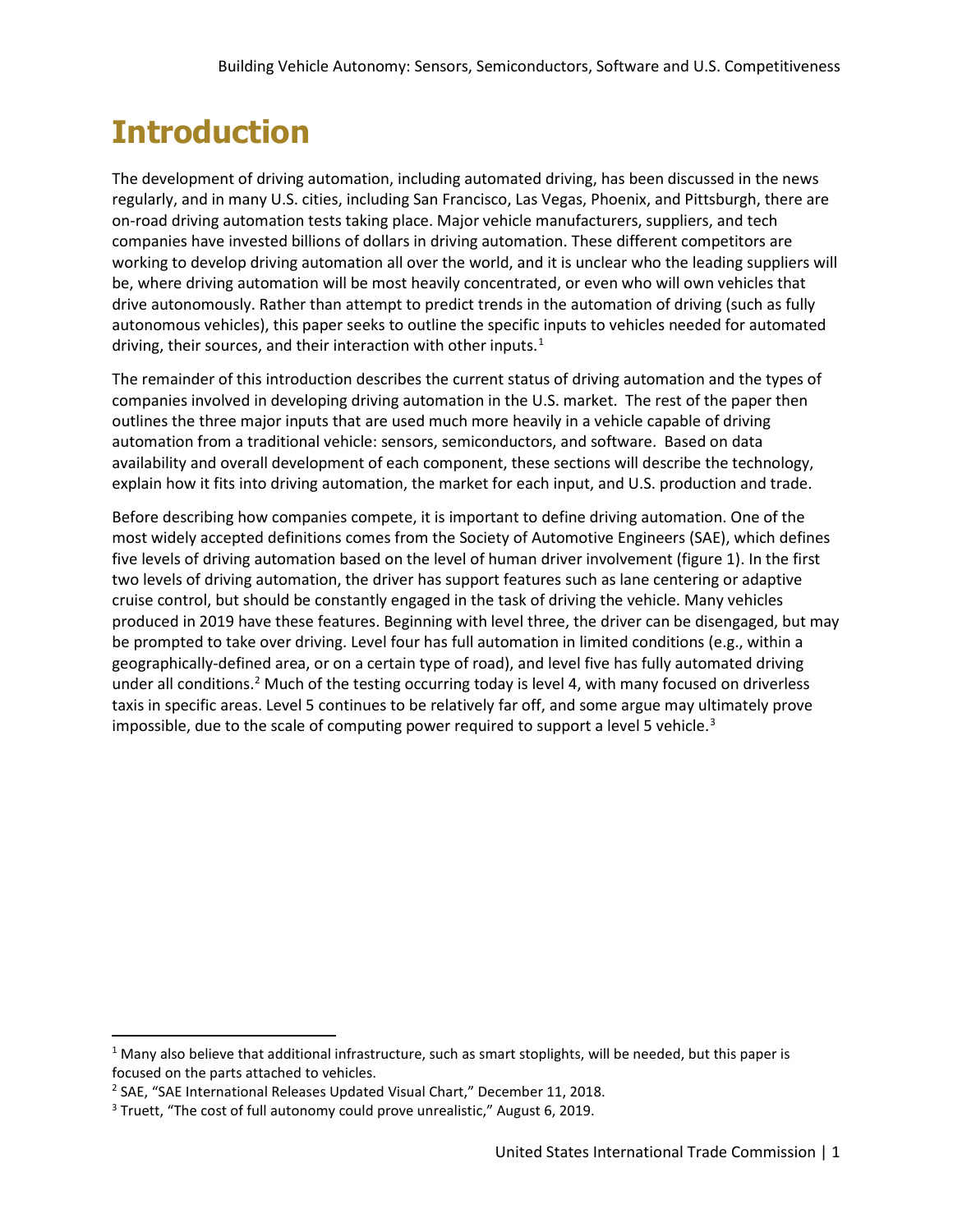

#### **Figure 1** Society of Automotive Engineers levels of driving automation

Source: SAE, "SAE International Releases Updated Visual Chart," December 11, 2018.

Vehicle manufacturers, parts suppliers, hardware companies, software companies, and semiconductor companies are all involved in autonomous vehicle (AV) development. These participants include startups, as well as many of the largest vehicle manufacturers, automotive suppliers, and tech companies in the world. Table 1 (on the next page) gives a sample of U.S. companies involved, as well as the breadth of their involvement. Mergers, acquisitions, and joint ventures have also played a large role in AV development. For example, GM purchased Cruise Automation, which is now its AV development arm.<sup>[4](#page-3-0)</sup> Intel purchased a company with expertise in vision-safety technology to pair with its chips.<sup>[5](#page-3-1)</sup> Startups are also competing in AV development, and the development of specific software and tools needed for AV development. There are numerous software companies working to provide different software services for AV development, including the actual decision-making software, software for real-time updates to maps, and simulation software to train AV artificial intelligence. Some companies, such as Velodyne or Carmera, are focused on a specific product or service, while others (e.g., Waymo, GM, Tesla, etc.) participate in multiple areas for driving automation.

<span id="page-3-0"></span><sup>&</sup>lt;sup>4</sup> Primack and Korosec. "GM Buying Self-Driving Tech Startup for More Than \$1 Billion," March 11, 2016.<br><sup>5</sup> Krzanich, "Safety is Why Intel Bought Mobileye," June 19, 2018.

<span id="page-3-1"></span>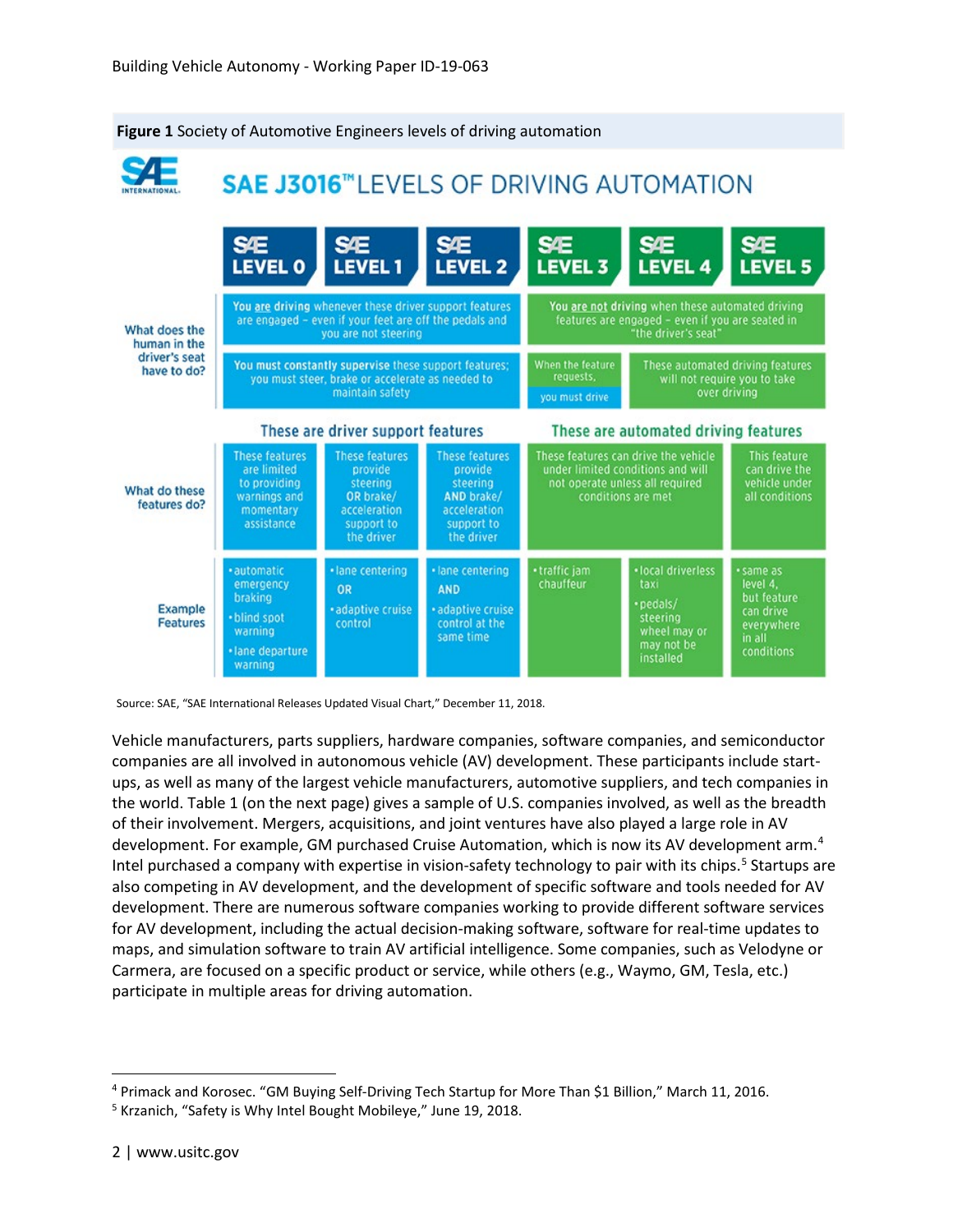| <b>TWIC &amp; ENGINEERS OF 0.0. FILLIP POLICIPATION IN THE 717 CCOPY SECTION</b> |                 |                |         |       |              |                     |                   |
|----------------------------------------------------------------------------------|-----------------|----------------|---------|-------|--------------|---------------------|-------------------|
| Company                                                                          | <b>Vehicles</b> | <b>Sensors</b> |         |       | <b>Chips</b> | Software            |                   |
|                                                                                  |                 | Radar          | Cameras | LIDAR |              | AV Machine Learning | <b>AV Mapping</b> |
| GM                                                                               | X               |                |         | x     |              | X                   |                   |
| Ford                                                                             | X               |                |         |       |              | X                   |                   |
| Tesla                                                                            | X               |                |         |       | X            | X                   |                   |
| Luminar                                                                          |                 |                |         | X     |              |                     |                   |
| Intel                                                                            |                 |                | X       |       | Χ            |                     |                   |
| Nvidia                                                                           |                 |                |         |       | X            |                     |                   |
| Waymo                                                                            |                 |                |         | X     |              | x                   | Χ                 |
| <b>Uber ATG</b>                                                                  |                 |                |         |       |              | X                   |                   |
| Carmera                                                                          |                 |                |         |       |              |                     | х                 |

**Table 1** Examples of U.S. Firm participation in the AV ecosystem

Source: Assembled by the authors.

Note: This table is intended to illustrate the types of U.S. companies participating in autonomous vehicle development, and does not provide an exhaustive list of all U.S. firms in the market.

## **Autonomous Vehicle Inputs**

For an autonomous vehicle to "see," it requires a variety of different sensors, and hardware and software to interpret the inputs from those sensors. Autonomous vehicles also need software to make driving decisions based on current road conditions. Developing each of these areas is important for achieving full autonomy for vehicles, and vehicle manufacturers are collaborating with suppliers and software developers to achieve level 3 through 5 autonomy. Vehicles with higher levels of automation tend to need more sensors, better chips, and better software, as a more automated vehicle must be able to drive safely in a wide range of situations and at a variety of speeds and types of traffic.

This section will provide a brief description of the relatively unique inputs of an autonomous vehicle compared to other vehicles on the road today, which companies make these inputs, and U.S. competitiveness in this area. To the extent such data is available, it will also examine U.S. trade in these inputs as well. There will be separate sections for sensors, chips, and software.

### **Sensors: LiDAR, Radar, and Cameras**

Most autonomous vehicles use at least three different types of sensors to "see": LiDAR, radar, and cameras.[6](#page-4-0) These three types of sensors often have overlapping responsibilities. AVs use these sensors to insure clear "automotive vision" in a range of weather, distances, and lighting scenarios (figure 2).[7](#page-4-1) For example, GM's Cruise AV uses at least two types of sensors for many tasks: radar and LiDAR measure the speed of moving objects; LiDAR and cameras classify and track objects.<sup>[8](#page-4-2)</sup>

<span id="page-4-0"></span><sup>&</sup>lt;sup>6</sup> Some autonomous vehicles also use ultrasonic sensors, but these sensors tend to be used more for parking, not on-road use.

<span id="page-4-1"></span><sup>&</sup>lt;sup>7</sup> Bosch, "Automated Driving, (accessed March 14, 2019).

<span id="page-4-2"></span><sup>8</sup> GM, "2018 Self-Driving Safety Report," 2019, 8.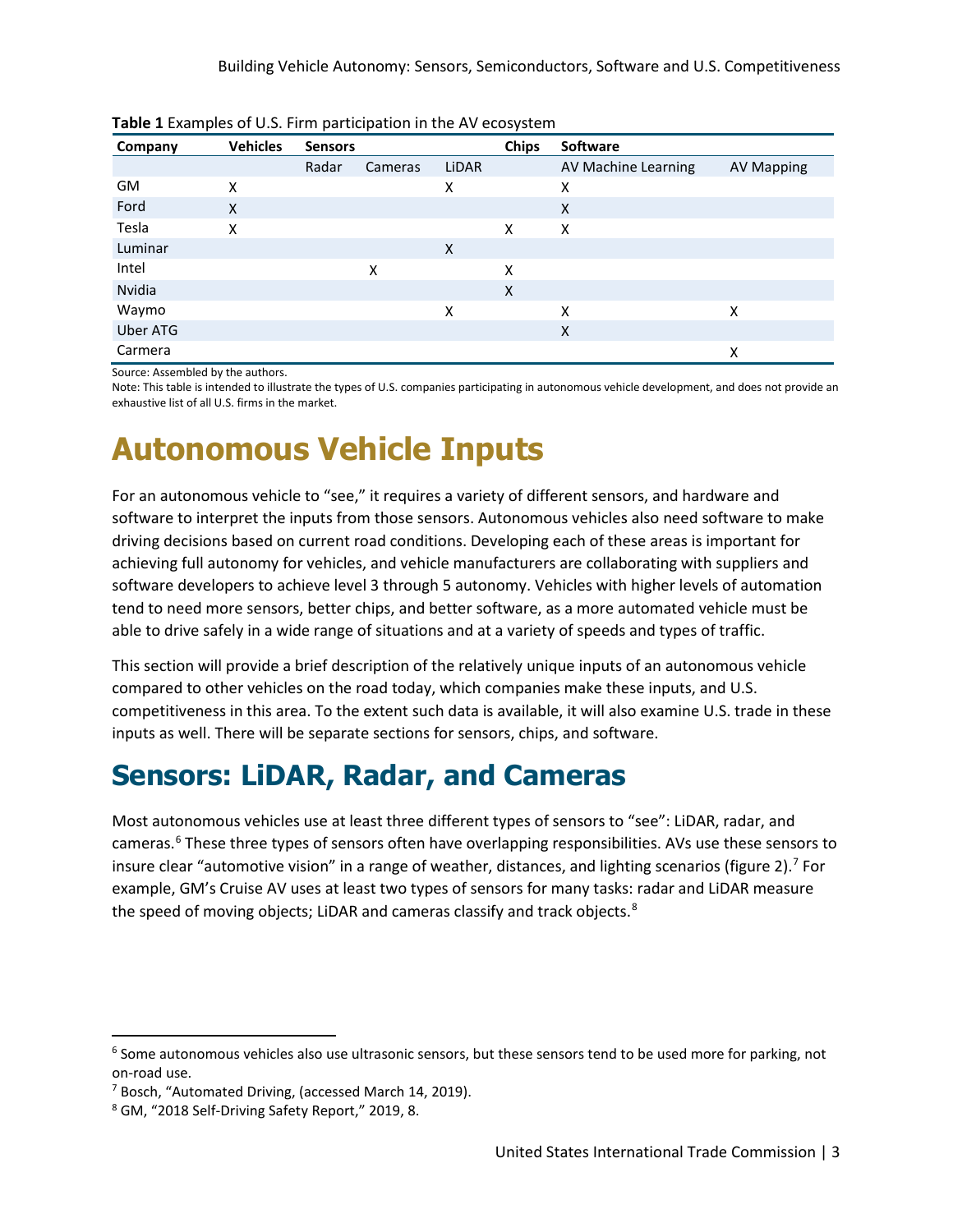



Source: American Planning Association "Autonomous Vehicles[" https://www.planning.org/knowledgebase/autonomousvehicles/.](https://www.planning.org/knowledgebase/autonomousvehicles/)

Vehicles operating in 2019 use cameras for level one and level two autonomous features, such as lane detection and other advanced driver assistance tasks, but autonomous vehicles at level three or higher will use cameras for object and traffic sign recognition. One report predicted that the cost of cameras for levels 3 through 5 of driving automation would not be higher than current prices.<sup>[9](#page-5-0)</sup> In clear weather, cameras provide the most detailed picture of the vehicle's surroundings, which helps an AV identify vehicles, pedestrians, cyclists, etc. Key camera producers include major automotive suppliers such as Continental (Germany), Denso (Japan), and Magna (Canada), and specialized suppliers like Mobileye (Israel, owned by Intel).

Autonomous vehicles use a suite of cameras pointing in all directions. Waymo uses several sets of highresolution cameras to provide a 360-degree view of the vehicle that is designed to work well at long range, in daylight and low-light conditions.<sup>[10](#page-5-1)</sup> GM's Cruise AV uses 16 cameras to detect and track pedestrians/cyclists, traffic lights, and free space.<sup>11</sup> Uber uses a system of cameras mounted to its sensor pod on top of the vehicle for 360-degree coverage.<sup>[12](#page-5-3)</sup> Auto  $X$ — a San Jose, California-based startup with \$43 million in funding as of August  $2018^{13}$ — vehicles have six cameras mounted to its sensor pod on top of the vehicle and two additional cameras on their sideview mirrors. Auto X's vehicle uses cameras for mapping, lane detection, traffic light and sign recognition, and other tasks.<sup>[14](#page-5-5)</sup> Ford's AV uses top-mounted cameras and a rear-facing camera.[15](#page-5-6) Mercedes Benz Drive Pilot uses two cameras, one front facing and one rear facing as well as a "Surround View System".[16](#page-5-7)

Automotive radar is the second largest part of the automotive sensor segment. It is used in passenger vehicles for a range of advanced driver assistance systems (ADAS), such as adaptive cruise control, and

<span id="page-5-0"></span> <sup>9</sup> Goldman Sachs, "Monetizing the rise of Autonomous Vehicles," September 17, 2015, 19.

<span id="page-5-1"></span><sup>10</sup> Waymo, "Waymo Safety Report 2017, October 2017, 14.

<span id="page-5-2"></span><sup>&</sup>lt;sup>11</sup> GM, "2018 Self-Driving Safety Report," 2019, 7.

<span id="page-5-4"></span><span id="page-5-3"></span><sup>&</sup>lt;sup>12</sup> Uber, "Uber ATG Safety Report," 2018, 20.<br><sup>13</sup> Korosec, "AutoX Is Using Its Self-Driving Vehicles To Deliver Groceries," August 27, 2018.

<span id="page-5-5"></span><sup>&</sup>lt;sup>14</sup> Auto X, "The Auto X Safety Factor," 2018, 10.

<span id="page-5-6"></span><sup>15</sup> Ford, "A Matter of Trust," 2018, 19.

<span id="page-5-7"></span><sup>&</sup>lt;sup>16</sup> Mercedes-Benz, "Introducing Drive Pilot," February 20, 2019, 20.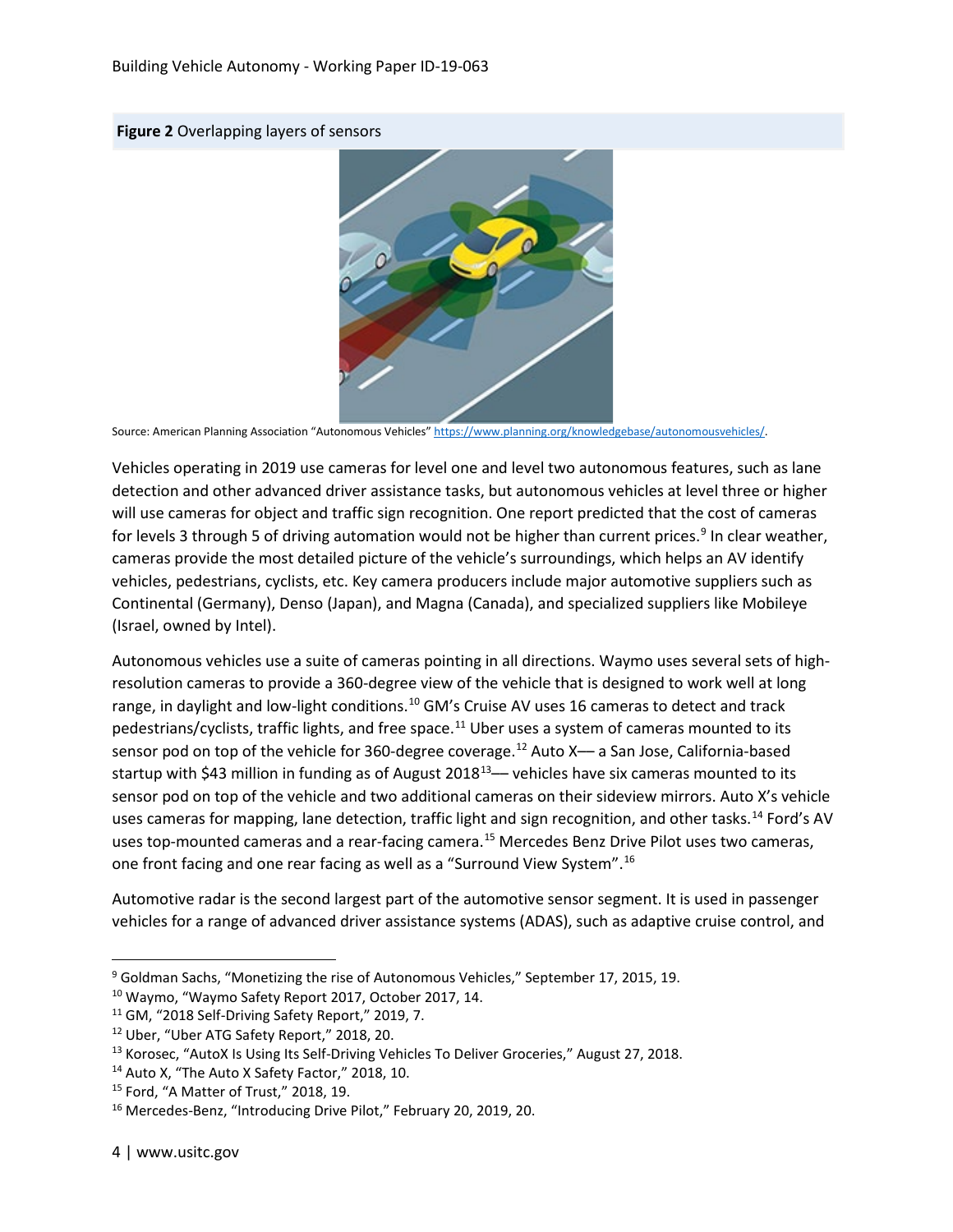blind spot detection, which are considered lower-levels of driving automation functions (levels 0-2), but demand from level 3 and up could drive further growth. Traditional auto parts suppliers including Continental, Bosch (German), and Denso supply original equipment manufacturers (OEMs) with automotive radar.<sup>[17](#page-6-0)</sup>

The number of radar in autonomous vehicles being tested in 2019 varies significantly, but tends to be more than LiDAR but less than cameras. Waymo uses a 360-degree radar system that tracks the speed of road users around the vehicle.<sup>[18](#page-6-1)</sup> GM's Cruise AV uses three types of radar (and a total of 21 radar). Its radar are a complement to LiDAR because it detects objects with low-light reflectivity.<sup>19</sup> Uber ATG has eight radar, two below-each headlamp in the front, four on the corners facing the side, and two near each end of the rear bumper beam.<sup>[20](#page-6-3)</sup> Auto X uses six radar to detect the position and speed of objects.<sup>21</sup> Ford uses four radar: front, rear, and side-facing.<sup>[22](#page-6-5)</sup> The Mercedes Benz Drive Pilot uses front-facing long-range radar, and front and rear facing multimode radar.<sup>[23](#page-6-6)</sup>

LiDAR is the smallest segment of the automotive sensor market, but has seen significant investment, as many developers of autonomous vehicles believe it is a key component in automotive vision. LiDAR is a detection system that works on the principles of radar, but uses light from a laser. For the most common form of LiDAR being developed for vehicles, the lasers shoot out in all directions, and the bounce back provides the vehicle with an image of its surroundings (figure 3). LiDAR for autonomous vehicles is still mostly in the development stage, and per unit costs are quite high, but have dropped from nearly \$80,000 in the early 2010s to \$8,000 in 2017, and now \$3,500 in 2019.<sup>[24](#page-6-7)</sup> Unit costs will need to decline further for mass produced vehicles, but economies of scale may provide some of the necessary unit cost reduction.

<span id="page-6-0"></span> <sup>17</sup> Prescient & Strategic Intelligence, "Automotive Radar Market," April 2018.

<span id="page-6-1"></span><sup>18</sup> Waymo, "Waymo Safety Report 2017, October 2017, 14.

<span id="page-6-2"></span><sup>&</sup>lt;sup>19</sup> The three types of radar are: articulating radars to detect moving vehicles at long range over a wide field of view; long-range radars to detect vehicles and measure velocity; and short-range radars to detect objects around the vehicle. GM, GM Safety Report, 2019, 7.

<span id="page-6-3"></span><sup>20</sup> Uber, "Uber ATG Safety Report, 2018, 20.

<span id="page-6-4"></span><sup>&</sup>lt;sup>21</sup> Auto X, "The Auto X Safety Factor," 2018, 10.

<span id="page-6-5"></span><sup>22</sup> Ford, "A Matter of Trust," 2018, 19.

<span id="page-6-6"></span><sup>&</sup>lt;sup>23</sup> Mercedes-Benz, "Introducing Drive Pilot," February 20, 2019, 20.

<span id="page-6-7"></span> $24$  Automotive LiDAR is not yet used in many vehicles, so costs may go down as it is installed in more vehicles. Zoia,

<sup>&</sup>quot;Velodyne Says Nearing Mass Production of Forward-Facing Lidar," June 11, 2019; Lampinen, Megan. "LiDAR emerges as the star of the AV sensor line-up," Automotive World, January 24, 2019; Lee, "How the Lidar-On-A-Chip Technology GM Just Bought Probably Works," October 11, 2017.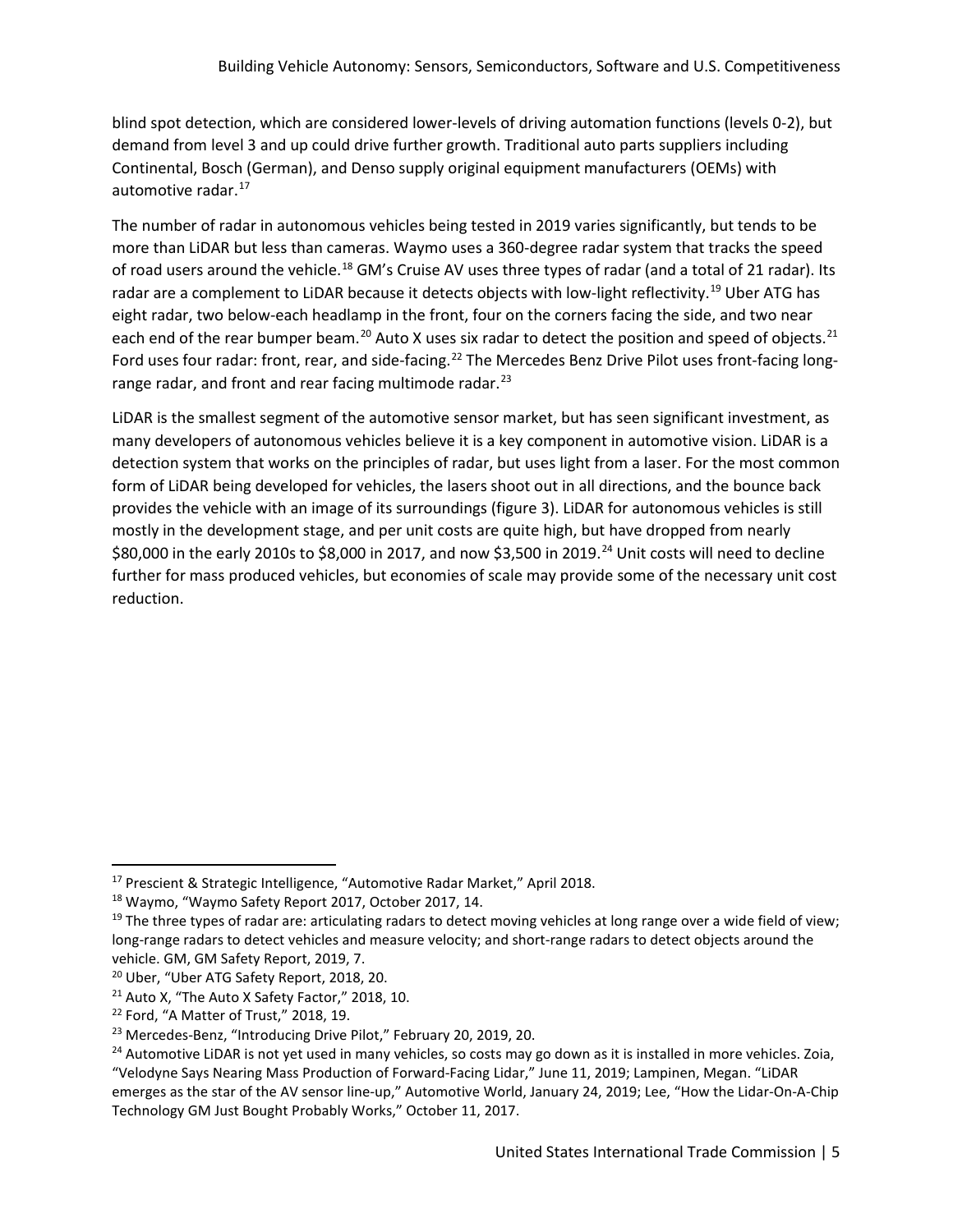#### **Figure 3** Roof mounted LiDAR



Source: Plougmann, "Top LiDAR Scanner and a Peek Inside the Cabin" <https://www.flickr.com/photos/criminalintent/20823743810> under a creative commons license.

Note: Photo was modified to focus on the LiDAR.

LiDAR is used with other sensors to identify objects both short and long-range. Unlike cameras and radar, LiDAR is not used for lower levels of driving automation, but is one of the more expensive components that is expected to be used on level three and level four autonomous vehicles.<sup>[25](#page-7-0)</sup> Due to its cost, many AVs currently being tested only have one top-mounted LiDAR, but GM's Cruise AV actually uses five LiDARs to detect fixed and moving objects.<sup>[26](#page-7-1)</sup> Waymo uses three types of LiDAR developed inhouse: Short-range LiDAR with an uninterrupted view of area directly around vehicle; High-resolution mid-range; and Long-range that can see nearly 300 yards away.<sup>[27](#page-7-2)</sup> At least one company with ambitions to sell vehicles with level 4 or higher automation capabilities (Tesla) does not believe LiDAR are necessary.[28](#page-7-3)

#### **Market**

The automotive camera is the sensor with the largest market, while LiDAR is the smallest. Estimates of the global market for automotive cameras range from \$831 million to in 2017 to \$14 billion.<sup>[29](#page-7-4)</sup> Much of that market is in backup cameras, which are standard in new vehicles in many countries, including the United States. The automotive radar market has grown significantly in new vehicles in recent years due to increased use in safety features for light vehicles. P&S Intelligence estimated that automotive radar had a \$3 billion global market in 2017 and that Europe was the largest market for automotive radar.<sup>[30](#page-7-5)</sup> BIS Research estimated that LiDAR had a \$353 million global market in 2017.<sup>[31](#page-7-6)</sup> Despite having little to no

<span id="page-7-1"></span><span id="page-7-0"></span><sup>&</sup>lt;sup>25</sup> Goldman Sachs, "Monetizing the rise of Autonomous Vehicles," September 17, 2015, 19.<br><sup>26</sup> Tesla reportedly does not have plans to use LiDAR at all. GM, "2018 Self-Driving Safety Report," 2019, 7; Uber, "Uber ATG Safety Report," 2018, 20; Auto X, "The Auto X Safety Factor," 2018, 10; Ford, "A Matter of Trust," 2018, 19; Fosse, Paul. "Deep Dive Into Tesla's Autopilot," November 4<sup>th</sup>, 2018.

<span id="page-7-3"></span><span id="page-7-2"></span><sup>&</sup>lt;sup>27</sup> Waymo, "Waymo Safety Report 2017, October 2017.<br><sup>28</sup> In an April 2019 event, one Tesla employee claimed LiDAR was a "crutch," for vision recognition. Tesla reportedly believes better vision recognition systems forego the need for LiDAR. Lee, "Elon Musk: "Anyone relying on lidar is doomed." Experts: Maybe not," August 6, 2019.

<span id="page-7-4"></span><sup>&</sup>lt;sup>29</sup> Business Wire, "Global Automotive Camera Market Overview & Outlook (2017-2023)," December 27, 2018.; Statista, "Global Automotive camera sales in 2015 and 2020," October 2015.<br><sup>30</sup> Prescient & Strategic Intelligence, "Automotive Radar Market," April 2018.<br><sup>31</sup> BIS Research, "Global Automotive LiDAR market to Reach \$8.32 B

<span id="page-7-5"></span>

<span id="page-7-6"></span>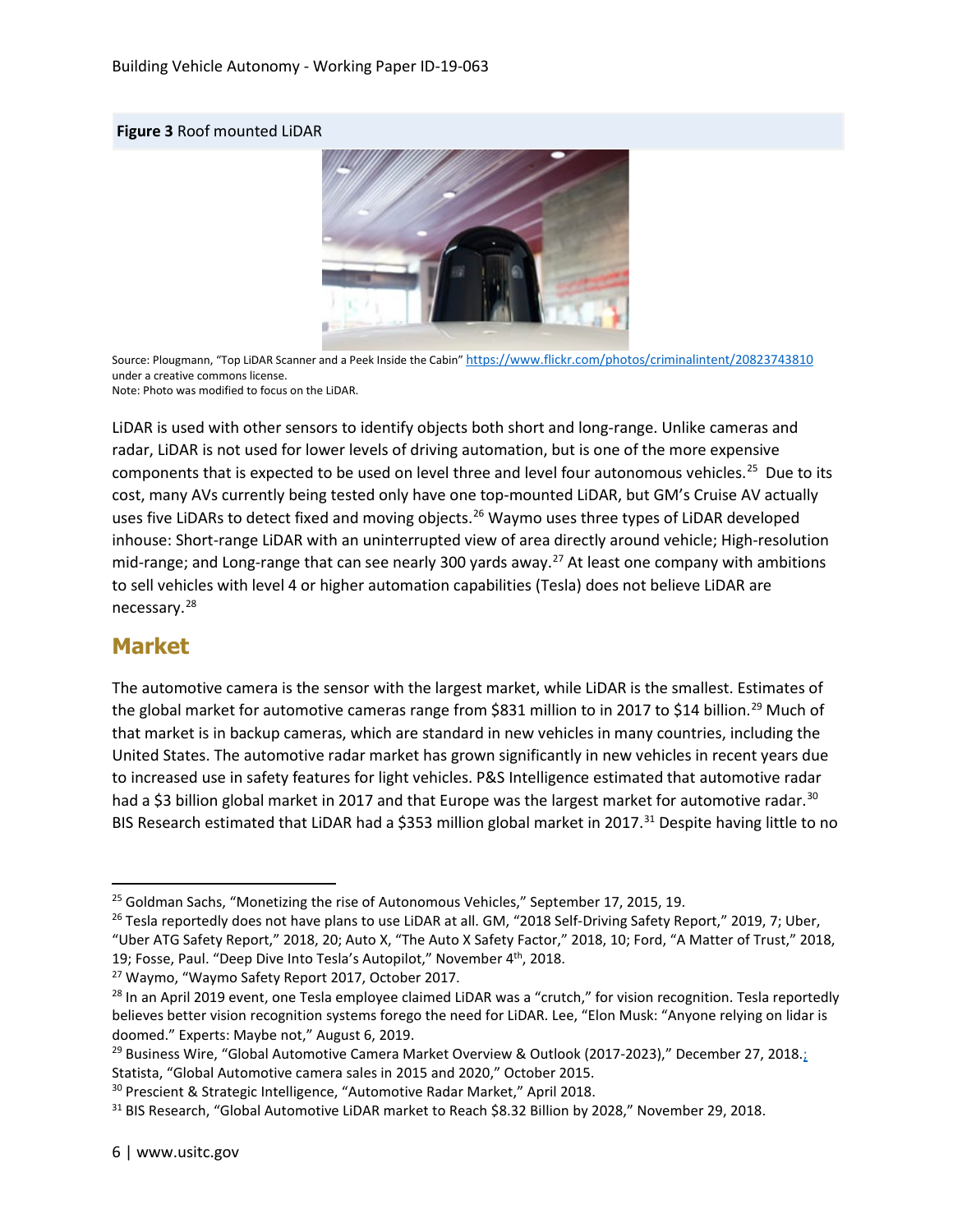automotive market in 2015, equity research by Goldman Sachs predicted that it could be the largest sensor segment by 2035.<sup>[32](#page-8-0)</sup>

### **U.S. Production**

Information on sensor production in the United States is relatively limited, but there appears to be U.S. production of each sensor type, as well as R&D. At least two companies, ZF (German) and Magna (Canadian), produce automotive cameras in the United States. ZF produces automotive cameras at its plant in Marshall, IL.<sup>[33](#page-8-1)</sup> Magna produces rearview cameras in Holly, MI.<sup>[34](#page-8-2)</sup> At least two companies produce radar or radar components in the United States, another U.S. company produces integrated circuits for radar, while a fourth has a radar-related R&D center in the United States. The United States is one of four places where Continental (German) produces automotive radar.<sup>[35](#page-8-3)</sup> Continental has a three million-unit capacity for producing short-range units in Seguin, Texas.<sup>[36](#page-8-4)</sup> Denso (Japan) produces radar components in Maryville, TN.[37](#page-8-5) Valeo (French) has a R&D center for radar systems in Hudson, New Hampshire.<sup>[38](#page-8-6)</sup> There are at least two U.S. producers of LiDAR, Velodyne (U.S.) and Luminar (U.S.). However, neither currently produces at a large scale: Luminar's factory has a 5,000-unit capacity, and Velodyne is contracting with Veoneer to produce an automotive-grade LiDAR.<sup>[39](#page-8-7)</sup> Velodyne's forward-facing radar will reportedly be used on a mass produced vehicle in 2020.<sup>[40](#page-8-8)</sup> GM purchased Strobe, a California-based LiDAR startup in 2018 that claims to have found a way to reduce LiDAR costs by 99 percent.<sup>[41](#page-8-9)</sup> In May 2019, Aurora Innovation (a U.S.-based self-driving startup) purchased Blackmore, another U.S.-based LiDAR manufacturer.<sup>[42](#page-8-10)</sup> Magna also opened a new factory in Michigan in 2019 for producing cameras and combining them with other technologies for ADAS purposes.<sup>[43](#page-8-11)</sup>

### **Trade**

While the U.S. market for automotive cameras is estimated to be the largest of the sensor categories, it is not the most imported sensor, which appears to be automotive radar. U.S. imports of color transmission apparatus, including automotive cameras, totaled \$2.1 billion in 2017, a significant increase from \$1.3 billion in 2013.[44](#page-8-12) According to estimates based on U.S. Customs data, nearly 24 percent (\$600 million) of those imports were for automotive uses.<sup>[45](#page-8-13)</sup> U.S. imports of radar for other uses grew from \$440 million in 2013 to \$842 million in 2017.<sup>[46](#page-8-14)</sup> According to author estimates based off U.S.

<span id="page-8-2"></span><span id="page-8-1"></span>

<span id="page-8-0"></span><sup>&</sup>lt;sup>32</sup> Goldman Sachs, "Monetizing the rise of Autonomous Vehicles," September 17, 2015.<br><sup>33</sup> Taylor, "Marshall Auto Parts Plant Struggling To Find Workers," September 17, 2018.<br><sup>34</sup> Magna International, "Magna Produces Ten M

<span id="page-8-4"></span><span id="page-8-3"></span><sup>&</sup>lt;sup>36</sup> Continental, "Continental to Launch Production of Short Range Radar Sensors in the USA," March 26, 2014.<br><sup>37</sup> McGavin, "Why Denso Is Spending Big in East Tennessee," June 11, 2018.

<span id="page-8-5"></span>

<span id="page-8-6"></span><sup>&</sup>lt;sup>38</sup> Valeo. "Locations," (accessed May 28, 2019).

<span id="page-8-7"></span><sup>&</sup>lt;sup>39</sup> Niedermeyer, Edward. "Velodyne-Veoneer Deal Shows Lidar Is Getting Serious." The Drive, January 16, 2019; Lampinen, "LiDAR Emerges as the Star of the AV Sensor Line-up," January 24, 2019.<br><sup>40</sup> Zoia, "Velodyne Says Nearing Mass Production of Forward-Facing Lidar," June 11, 2019.

<span id="page-8-8"></span>

<span id="page-8-10"></span><span id="page-8-9"></span><sup>&</sup>lt;sup>41</sup> Davies, "GM Buys a LIDAR Startup that could Deliver Its Self-Driving Future," October 9, 2017.<br><sup>42</sup> Davies, "Self-Driving Startup Aurora Buys Speed-Sensing LiDAR Company," May 23, 2019.

<span id="page-8-12"></span><span id="page-8-11"></span><sup>&</sup>lt;sup>43</sup> Winter, "Magna Opens New Factory for Advanced Tech," August 15, 2019.<br><sup>44</sup> HTS 8525.80.3010 IHS Markit, Global Trade Database (accessed February 18, 2019).

<span id="page-8-13"></span><sup>45</sup> Author estimates from proprietary Customs records.

<span id="page-8-14"></span><sup>46</sup> HTS 8526.10.0040 IHS Markit, Global Trade Atlas Database (accessed January 28, 2019).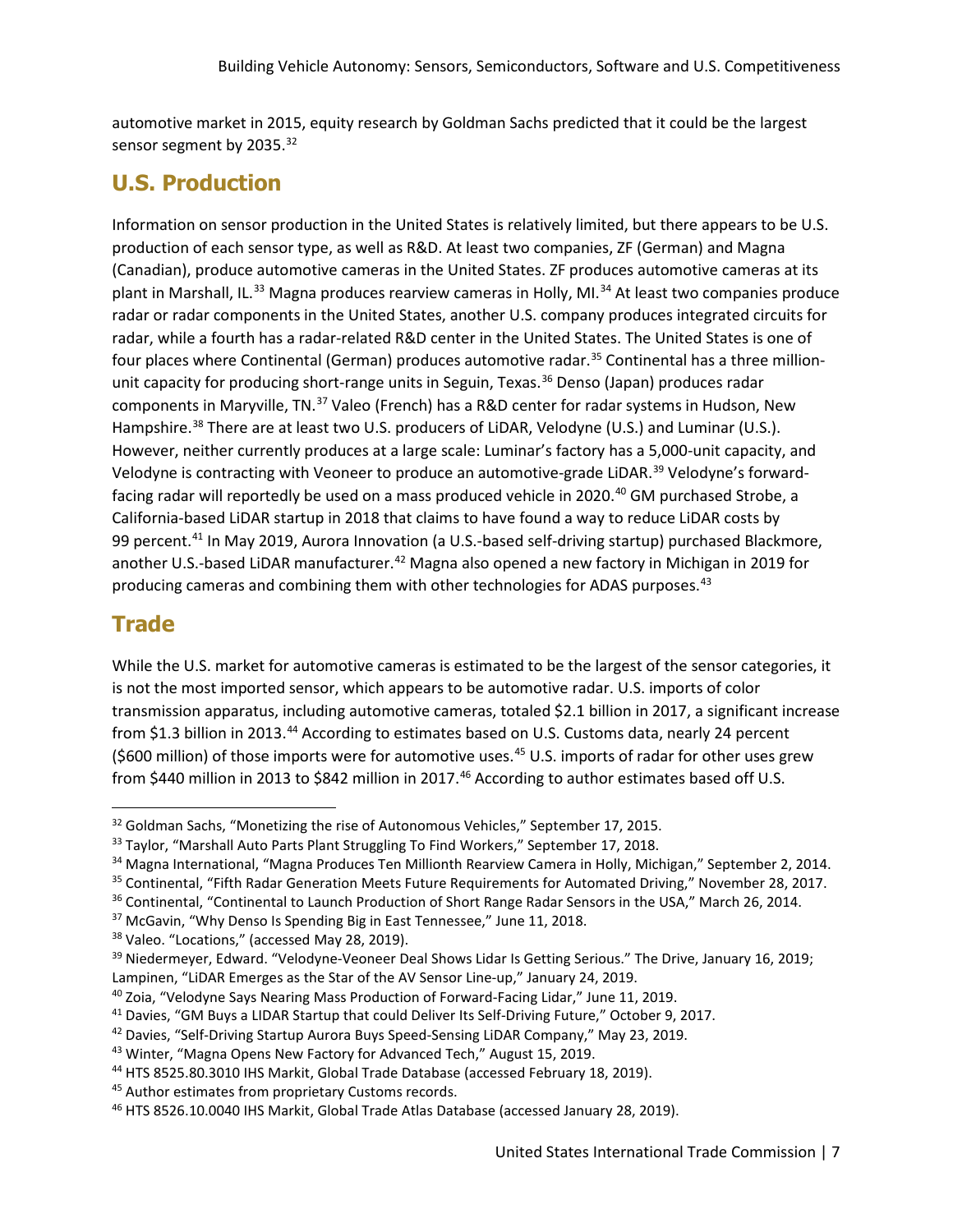Customs data, nearly \$655 million (64 percent) of those imports in 2017 were for automotive use. The top three suppliers were Japan, Canada, and Germany, making up over 60 percent of U.S. imports. U.S. optical instrument imports, which include LiDAR, grew from \$31.8 million in 2013 to \$69.2 million 2017.<sup>[47](#page-9-0)</sup> However, according to USITC estimates, automotive LiDAR only makes up a small share of these imports.<sup>[48](#page-9-1)</sup>

### **Semiconductors**

Autonomous vehicles rely on semiconductors for all electronic functions. Also known as integrated circuits or "chips," semiconductors are the enabling hardware for all information technology and are essential for both the aforementioned sensors, LiDAR, and cameras, as well as software functions, which will be discussed in the following section of this working paper.

Automotive semiconductors fall in to five general categories: analog, optoelectronics, discretes, logic and memory (Table 2). Within the automotive end use market for semiconductors, there are multiple sub-markets including:

- Automated driver assistance systems (ADAS) and autonomous driving (ex. gathering and interpreting information, electronic control of vehicle)
- Control, monitoring, and safety (ex. power steering)
- Powertrain (ex. battery and motor system of an electronic vehicle, transmission)
- Vision (ex. cameras that assist with parking)
- Infotainment (ex. radio and entertainment systems, integrated cellular connectivity)
- Body (ex. tire pressure monitors, wireless activated door locks).<sup>[49](#page-9-2)</sup>

Automobiles increasingly consume semiconductors associated with on-board navigation systems, infotainment systems and ADAS and other safety features.<sup>[50](#page-9-3)</sup> As levels of automation increase, industry forecasts suggest that the average semiconductor content per car could increase from \$160 (level 2) to \$630 (level 3) to \$970 (level 4 and 5) and total 3,500 semiconductors per vehicle.<sup>[51](#page-9-4)</sup>

<span id="page-9-0"></span> <sup>47</sup> HTS 9015802000 IHS Markit, Global Trade Atlas Database (accessed January 28, 2019).

<span id="page-9-1"></span><sup>48</sup> Proprietary Customs records.

<span id="page-9-2"></span><sup>49</sup> Maxim, "Form 10K," 2018; Nvidia, "Form 10K," 2018; ON Semiconductor, "Form 10K," 2018; TI, "Form 10K," 2018.

<span id="page-9-3"></span><sup>50</sup> Wells Fargo Semiconductor Industry Primer 2017.

<span id="page-9-4"></span><sup>&</sup>lt;sup>51</sup> Infineon, "The Importance of Semiconductors for the Fast Changing World of Automotive" 2018. 17; Lawrence and VerWey, "The Automotive Semiconductor Market – Key Determinants of U.S. Firm Competitiveness," May 2019. ON Semiconductor, "Analyst Day Presentation," 2019. 25.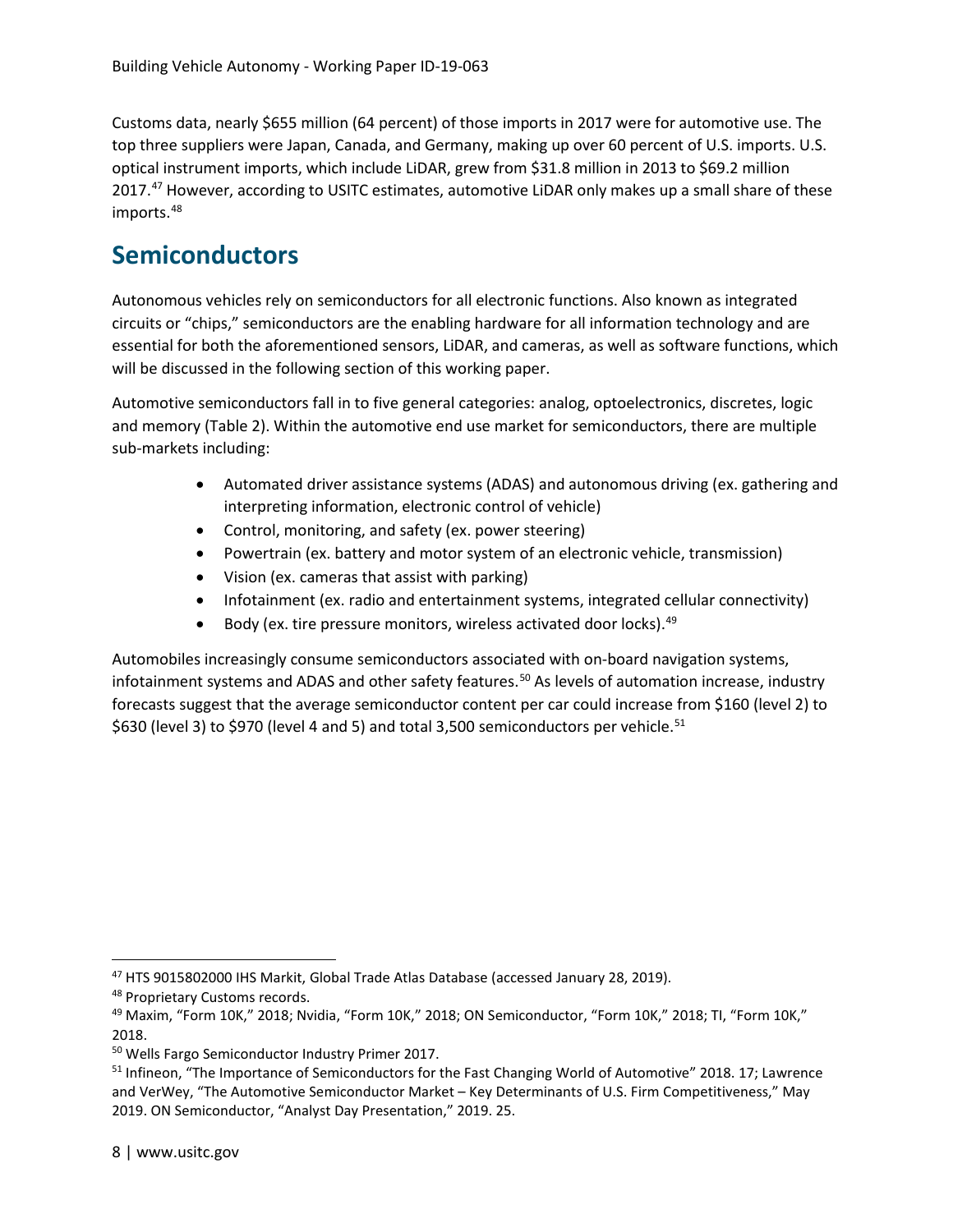| <b>Types of</b>   |                                                                                                                                                                                                                            | <b>Example of</b>                |                                                                                                   |                                                                                                                              |
|-------------------|----------------------------------------------------------------------------------------------------------------------------------------------------------------------------------------------------------------------------|----------------------------------|---------------------------------------------------------------------------------------------------|------------------------------------------------------------------------------------------------------------------------------|
| <b>Automotive</b> |                                                                                                                                                                                                                            | <b>Automotive Use</b>            | <b>Automotive</b>                                                                                 |                                                                                                                              |
| Semiconductors    | <b>Function</b>                                                                                                                                                                                                            | Case                             | <b>Applications</b>                                                                               | <b>Examples</b>                                                                                                              |
| Analog            | Change real-world signals, such<br>as sound, temperature,<br>pressure or images, by<br>conditioning them, amplifying<br>them and converting them in<br>to digital data that can be<br>processed by other<br>semiconductors | Engine<br>temperature<br>monitor | ADAS and<br>Autonomous<br>Driving; Vision;<br>Body                                                | A/D converters, D/A<br>converters,<br>amplifiers                                                                             |
| Optoelectronics   | Generate light (ex. for displays)<br>or sense light (ex. in digital<br>cameras).                                                                                                                                           | Dashboard lighting               | Body; Control,<br>Monitoring and<br>Safety                                                        | Sensors, actuators,<br>image sensors, LEDs                                                                                   |
| <b>Discretes</b>  | Single devices used in power<br>management, voltage<br>regulation, and to connect<br>integrated circuits within a<br>system (ex. PCB)                                                                                      | Airbags                          | Body; Control,<br>Monitoring and<br>Safety                                                        | Power transistors,<br>rectifiers and diodes,<br>radio frequency                                                              |
| Logic             | General purpose thinking chips<br>used for tasks that require low<br>(MCUs) to high computing<br>(MPUs) power or increased<br>flexibility (FPGAs).                                                                         | Anti-lock brakes                 | Powertrain;<br>ADAS and<br>Autonomous<br>Driving; Vision;<br>Control,<br>Monitoring and<br>Safety | Microprocessors<br>(MPUs, CPUs), Digital<br>signal processors,<br>Microcontrollers,<br>Programmable logic<br>devices (FPGAs) |
| Memory            | Provide temporary or<br>permanent storage for data<br>and instructions used to<br>execute programs and<br>software.                                                                                                        | GPS navigation                   | Control,<br>Monitoring and<br>Safety; Body;<br><b>ADAS and Safety</b>                             | DRAM, SRAM, NAND,<br><b>NOR</b>                                                                                              |

**Table 2** Types of automotive semiconductors and applications

Source: Wells Fargo Semiconductor Industry Primer, Authors Compilation.

#### **Market**

The market for automotive semiconductors is large and growing. All of the aforementioned types of semiconductors have experienced growth in recent years and that growth is expected to continue in 2019, with the exception of memory chips (Table 3).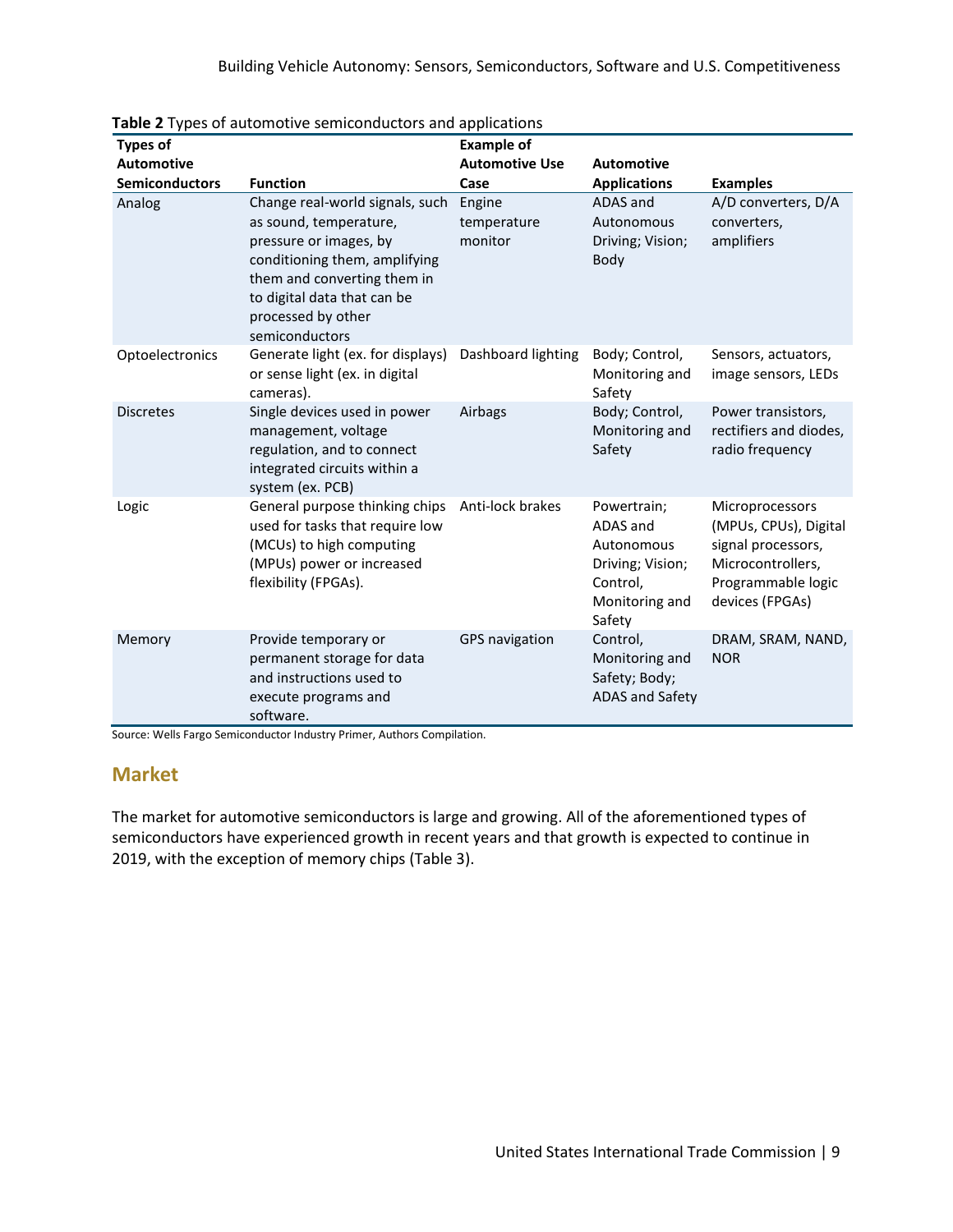|                            |         | . .<br>Amounts in US\$M |         |      | Year on Year Growth in % |         |  |
|----------------------------|---------|-------------------------|---------|------|--------------------------|---------|--|
|                            | 2017    | 2018                    | 2019    | 2017 | 2018                     | 2019    |  |
| Discrete Semiconductors    | 21,651  | 24,102                  | 24,776  | 11.5 | 11.3                     | 2.8     |  |
| Optoelectronics            | 34,813  | 38,032                  | 38,611  | 8.8  | 9.2                      | 1.5     |  |
| Sensors                    | 12,571  | 13,356                  | 13,899  | 16.2 | 6.2                      | 4.1     |  |
| <b>Integrated Circuits</b> | 343,186 | 393,288                 | 377,261 | 24   | 14.6                     | $-4.1$  |  |
| Analog                     | 53,070  | 58,785                  | 61,083  | 10.9 | 10.8                     | 3.9     |  |
| Micro                      | 63,934  | 67,233                  | 68,513  | 5.5  | 5.2                      | 1.9     |  |
| Logic                      | 102,209 | 109,303                 | 112,109 | 11.7 | 6.9                      | 2.6     |  |
| Memory                     | 123,974 | 157,967                 | 135,557 | 61.5 | 27.4                     | $-14.2$ |  |
| Total Products - \$M       | 412,221 | 468,778                 | 454,547 | 21.6 | 14                       | -3      |  |

#### **Table 3** Worldwide semiconductor sales by type, 2017–19

Source: World Semiconductor Trade Statistics, August 2019.

The traditional markets for semiconductors are consumer, communications, and PC/computers, which collectively consumed roughly 75% of all semiconductors in 2017 (see Figure 2).<sup>[52](#page-11-0)</sup> However, industry analysts expect that the automotive semiconductor market will be the fastest growing end use market for chips from 2017 to 2021, with a 12.5 percent compound annual growth rate (CAGR).<sup>[53](#page-11-1)</sup> The reason for the expected increase in the consumption of semiconductors by the automotive industry is due to the advent of autonomous, connected, and electric vehicles.<sup>[54](#page-11-2)</sup> This increasing consumption of semiconductors represents an important growth market for the semiconductor industry and many firms are actively investing to serve this market. However, the automotive industry has long design times, long product life cycles, and high regulatory and safety requirements relative to other semiconductor end use markets.<sup>[55](#page-11-3)</sup> As a result, automotive companies have significantly higher performance expectations for components and feature longer qualification times for suppliers of those components. Because of the long qualification time and high quality expected, automotive chips are more "sticky" than standard consumer electronic chips.<sup>[56](#page-11-4)</sup>

#### **U.S. Production**

U.S. firms have led the semiconductor industry ever since Texas Instruments developed the first integrated circuit in 1958. In 2018 seven of the top-15 semiconductor firms, representing roughly 47 percent of annual worldwide sales, are headquartered in the United States.<sup>[57](#page-11-5)</sup> The U.S. industry's competitiveness is comprehensive, with firms providing all types of semiconductors to each of the end use markets mentioned in Figure 2. Several U.S. semiconductor firms have made substantial investments in the automotive semiconductor market and are among leading firms worldwide in supplying this end use market. Texas Instruments (5<sup>th</sup> largest semiconductor manufacturer globally), ON

<span id="page-11-1"></span><sup>53</sup> Coffin and Kim, "U.S. Firms Are Becoming Leaders in the Automotive Semiconductor Market," USITC, 2017.

<span id="page-11-0"></span> <sup>52</sup> World Semiconductor Trade Statistics Program, "End Use Report 2017," 2018.

<span id="page-11-2"></span><sup>54</sup> Burghardt, et al, "What's Ahead for Automotive Semiconductors," April 2017; Cappel, "Automotive IC Industry Trends," 2018.

<span id="page-11-4"></span><span id="page-11-3"></span><sup>&</sup>lt;sup>55</sup> Qualcomm, "Form 10K," 2018. 13.<br><sup>56</sup> Lawrence and VerWey, "The Automotive Semiconductor Market – Key Determinants of U.S. Firm Competitiveness," May 2019.

<span id="page-11-5"></span><sup>57</sup> IC Insights, "Nine top-15 2018 Semi Suppliers Forecast to Post Double-Digit Gains," November 2018.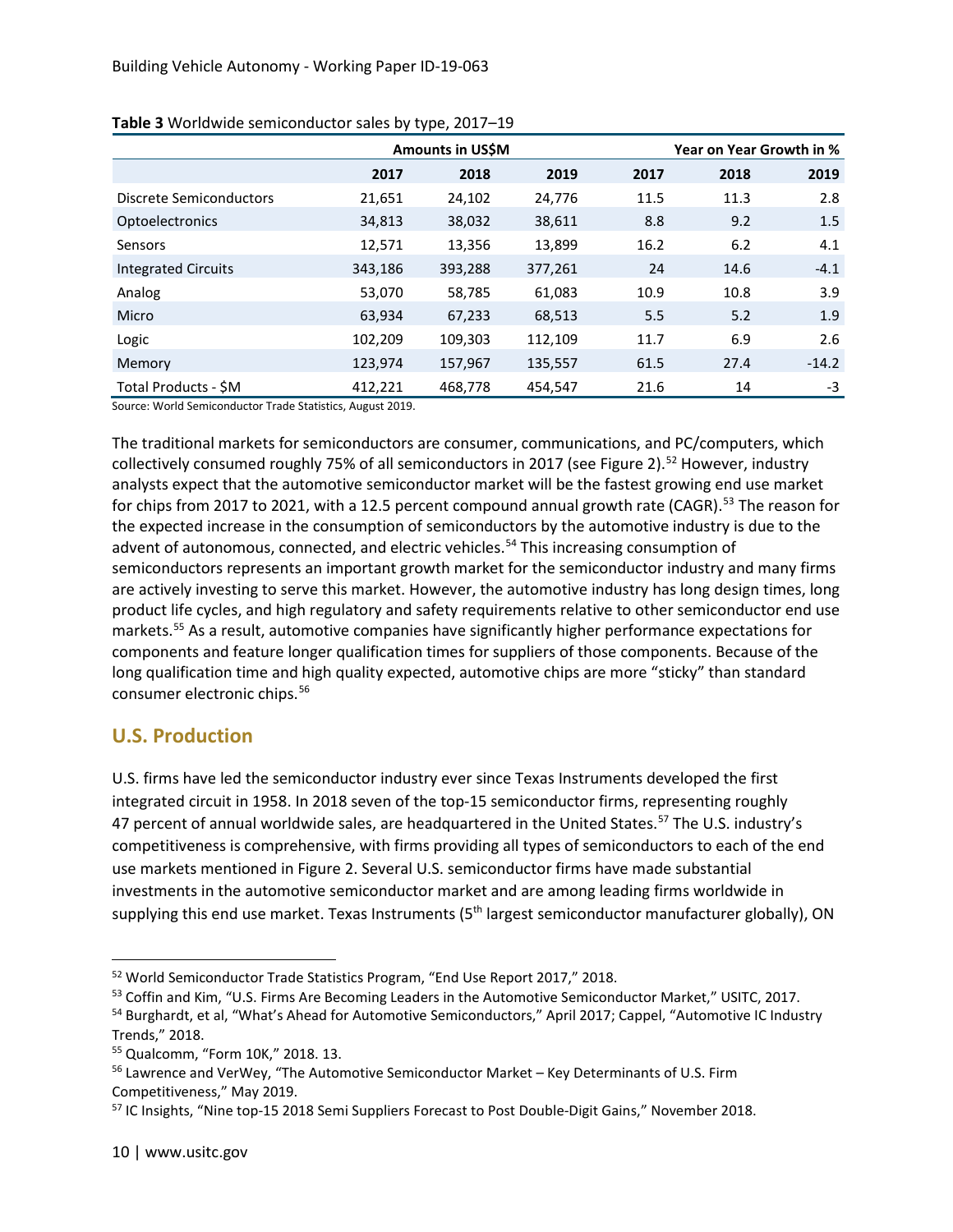Semiconductor (7th) and Microchip Technology (8th) were all in the top 10 firms globally in 2017, with the other leading firms being concentrated in Europe and Japan. <sup>[58](#page-12-0)</sup> Several U.S. semiconductor firms derive a significant percentage of their annual revenue from the automotive market (Table 4).

|                           |                                  | <b>Automotive</b>                         | 2018 Total           | <b>Automotive End Use</b>        |                                     |
|---------------------------|----------------------------------|-------------------------------------------|----------------------|----------------------------------|-------------------------------------|
| <b>Firm Name</b>          | <b>Operating</b><br><b>Model</b> | <b>Semiconductors</b><br>Market(s) Served | Revenue,<br>millions | as a Percent of Total<br>Revenue | <b>Notable</b><br>Acquisition(s)    |
| <b>Analog Devices</b>     | <b>IDM</b>                       | Analog; Logic                             | 6,201                | 16%                              | Linear<br>Technology<br>Corporation |
| Intel                     | <b>IDM</b>                       | Logic                                     | 70,848               | $<$ 5%                           | Mobileye                            |
| Maxim                     | <b>Fabless</b>                   | Analog; Logic                             | 2,480                | 21%                              |                                     |
| Microchip                 | <b>IDM</b>                       | Analog; Logic                             | 3,980                | 25%                              | Microsemi                           |
| <b>NVIDIA</b>             | <b>Fabless</b>                   | Logic                                     | 9,714                | 6%                               |                                     |
| <b>ON Semiconductor</b>   | <b>IDM</b>                       | Analog; Logic;<br><b>Discrete</b>         | 5,878                | 31%                              | SensL                               |
| <b>Texas Instruments</b>  | <b>IDM</b>                       | Analog; Logic                             | 15,784               | 20%                              |                                     |
| Vishay<br>Intertechnology | <b>IDM</b>                       | Discrete;<br><b>Optoelectronics</b>       | 3,035                | 28%                              | Capella,<br><b>UltraSource</b>      |
| Xilinx                    | <b>Fabless</b>                   | Logic                                     | 2,539                | 17%                              |                                     |

**Table 4** Exposure to automotive market for select U.S. semiconductor firms, 2018

Source: Author's compilation using annual company filings.

### **Leading U.S. Semiconductor Firms Engaged in Autonomous Market**

The leading U.S. firms engaged in the autonomous vehicle sub-segment of the automotive semiconductor market are Intel and Nvidia. In addition, though it is not a semiconductor firm, Tesla recently introduced a chip designed specifically for autonomous vehicles. Several other U.S. semiconductor firms are engaged in the development of ADAS/autonomous driving products (Table 5). Brief profiles of leading company's investments in the autonomous market are provided below.

<span id="page-12-0"></span> <sup>58</sup> McGrath, "Automotive IC Vendor Ranking," 2017.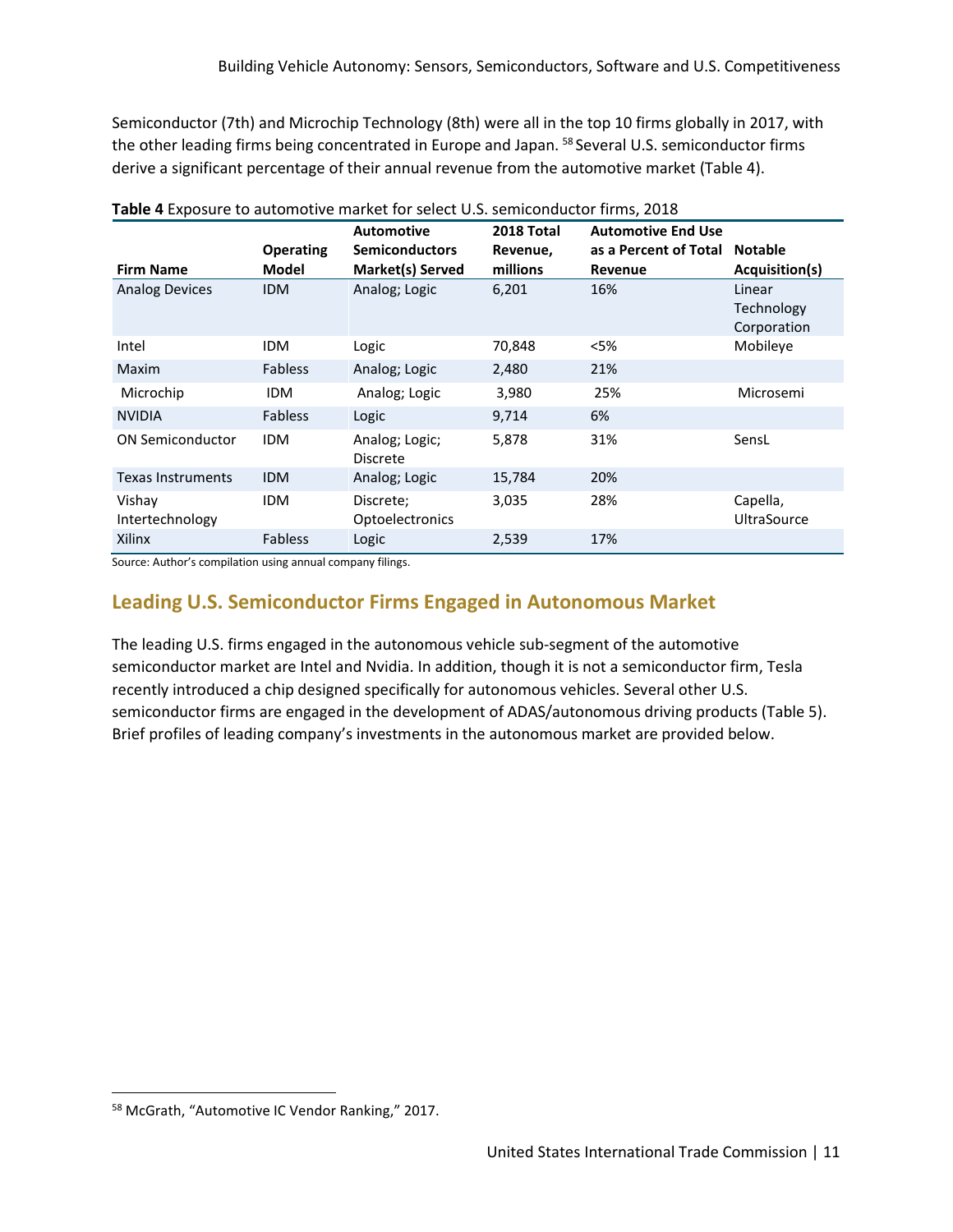| Company       | <b>ADAS/Autonomous Driving Products</b>                                       |
|---------------|-------------------------------------------------------------------------------|
| Intel         | Atom E3900 Processor                                                          |
|               | Atom E3800 Processor                                                          |
|               | Atom C3000 Processor                                                          |
|               | Xeon processors                                                               |
|               | Arria 10 FPGA                                                                 |
|               | Mobileye 5 Series                                                             |
|               | Mobileye 6 Series                                                             |
|               | Mobileye Shield+                                                              |
| <b>Nvidia</b> | <b>NVIDIA DRIVE PX 2</b>                                                      |
|               | <b>NVIDIA DGX-1</b>                                                           |
|               | Xavier supercomputer chip                                                     |
| Qualcomm      | Snapdragon 820A                                                               |
|               | RFCMOS (radio frequency complementary metal-oxide-semiconductor) radar system |
|               | QCA6696                                                                       |
| AMD           | Radeon Instinct MI6 accelerator                                               |
| Xilinx        | Zyng UltraScale+ MPSoC (multiprocessor system-on chip)                        |
| Tesla         | FSD Chip                                                                      |

#### **Table 5** Notable U.S. Firm ADAS/autonomous driving product offerings

Source: Wells Fargo Semiconductor Industry Primer; Authors Compilation.

#### **Intel**

Intel is primarily invested in the development of ADAS and safety systems. Following a \$15.3 billion acquisition of Israeli advanced driver assistance systems (ADAS) startup Mobileye in 2017, Intel has become a leading firm in the development of computer vision, machine learning, and mapping for ADAS systems and autonomous driving. It has also engaged in partnerships with Fiat Chrysler Automotive, BWW, and Waymo (Google/Alphabet's AV startup). Several other semiconductor products manufactured by Intel are used in image recognition and natural language processing, both of which are used in autonomous vehicle systems.<sup>[59](#page-13-0)</sup>

#### **Nvidia**

Nvidia is heavily engaged in the autonomous vehicle market, offering products for the development environment (training artificial intelligence chips and virtual reality driving simulation) and on-the-road vehicles. Nvidia's Tesla graphics processing units (GPUs) are widely considered the industry gold standard when it comes to training machine learning algorithms such as neural networks for autonomous driving tasks such as perception, localization and planning. Nvidia has also introduced Nvidia DRIVE technology, a unified artificial intelligence computing architecture that trains deep neural networks and then runs them within a vehicle, integrating with inputs from multiple cameras and sensors. Nvidia claims partnerships with 320 automakers, tier-one suppliers, automotive research institutions, and HD mapping companies and has announced AV-related partnerships with Audi, Toyota

<span id="page-13-0"></span> <sup>59</sup> Intel, "Form 10K," 2018.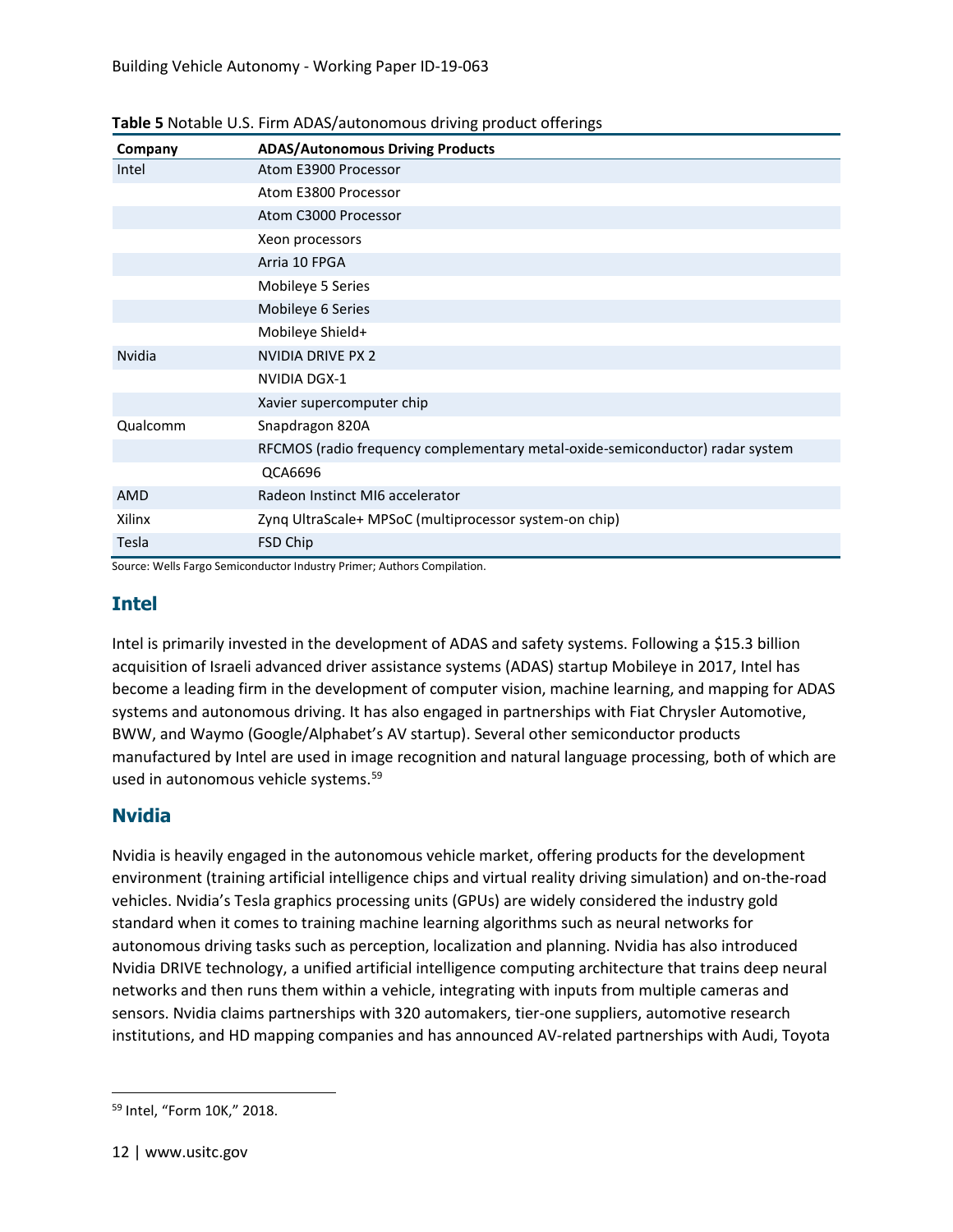Motor Corp., Volvo, Volkswagen, Uber, and Mercedes Benz. Nvidia's automotive revenue in 2018 reached \$558 million, up 15 percent year on year.<sup>[60](#page-14-0)</sup>

#### **Tesla**

Tesla is an automotive company that has developed an autonomous driving chip. First introduced in 2019, the Full Self-Driving Chip (FSD Chip) was designed by Tesla for use in their own vehicles and targets autonomous levels 4 and 5. The FSD Chip is a full system-on-chip designed by Tesla at their headquarters in California and manufactured by Samsung (South Korea) at its Austin, Texas facility. "System-on-chip" refers to the fact that this is a chip of chips, incorporating one graphics processing unit, two neural processing units, a CPU, and memory (SRAM), along with a camera serial interface, video encoder, image signal processor and security system.

Eventually every Tesla vehicle will incorporate a full self-driving computer (FSD Computer) which will consist of a printed circuit board that has two FSD Chips. Though packaged on the same board, the two FSD chips will operate separately from each other for safety purposes. When the vehicle is powered on, inputs from the automobile's 8 vision cameras and 12 ultrasonic sensors will feed readings such as location, speed, radar, GPS and inertial measurement to each of the chips separately but simultaneously. The two chips independently decide upon a course of action based upon these inputs and send their proposed plan to the car's safety system, which determines whether agreement was reached. Once a plan is agreed upon, the commands are confirmed and sensors feed information back to confirm that the commands executed the plan.<sup>[61](#page-14-1)</sup>

#### **Xilinx, AMD, and Qualcomm**

Several other U.S.-headquartered semiconductor firms have announced investments targeting the autonomous vehicle market. Xilinx, a leading supplier of Field Programmable Gate Array (FPGA) chips, recently announced a partnership with the German firm ZF Friedrichshafen AG (ZF), a supplier of driveline and chassis technology, to power ZF's automotive control unit (ZF ProAI) to enable automated driving applications.<sup>[62](#page-14-2)</sup> There are over 160 million Xilinx chips used in automotive systems currently, nearly half of which are used in driver-assistance applications such as cruise controls that keep a set distance from other vehicles.<sup>[63](#page-14-3)</sup> In February 2019 Qualcomm unveiled its second-generation Connected Car Reference Platform (known as the QCA6696 chip), part of its Snapdragon Automotive Platforms, which is designed to combine a variety of technologies (GPS, 5G cellular connectivity, Wi-Fi 6, Bluetooth) for use in vehicles.<sup>[64](#page-14-4)</sup> AMD reportedly provided some of the intellectual property incorporated by Tesla in the development of its FSD Chip and has been subject to speculation that it will enter the autonomous chip market independently.[65](#page-14-5)

<span id="page-14-0"></span> <sup>60</sup> Nvidia, "Form 10K," 2018.

<span id="page-14-1"></span><sup>61</sup> Tesla, "Autonomy Investor Day," April 22, 2019.

<span id="page-14-2"></span><sup>62</sup> Xilinx. "Xilinx and ZF to Jointly Enable Autonomous Driving Development," 2019.

<span id="page-14-3"></span><sup>63</sup> Nellis. "German Supplier Adds Xilinx Chips," 2019.

<span id="page-14-4"></span> $64$  Kaplan. "Qualcomm Draws a Road Map to the Self-Driving Car of the Future," 2019.

<span id="page-14-5"></span><sup>65</sup> Novet. "Tesla Working With AMD," 2017.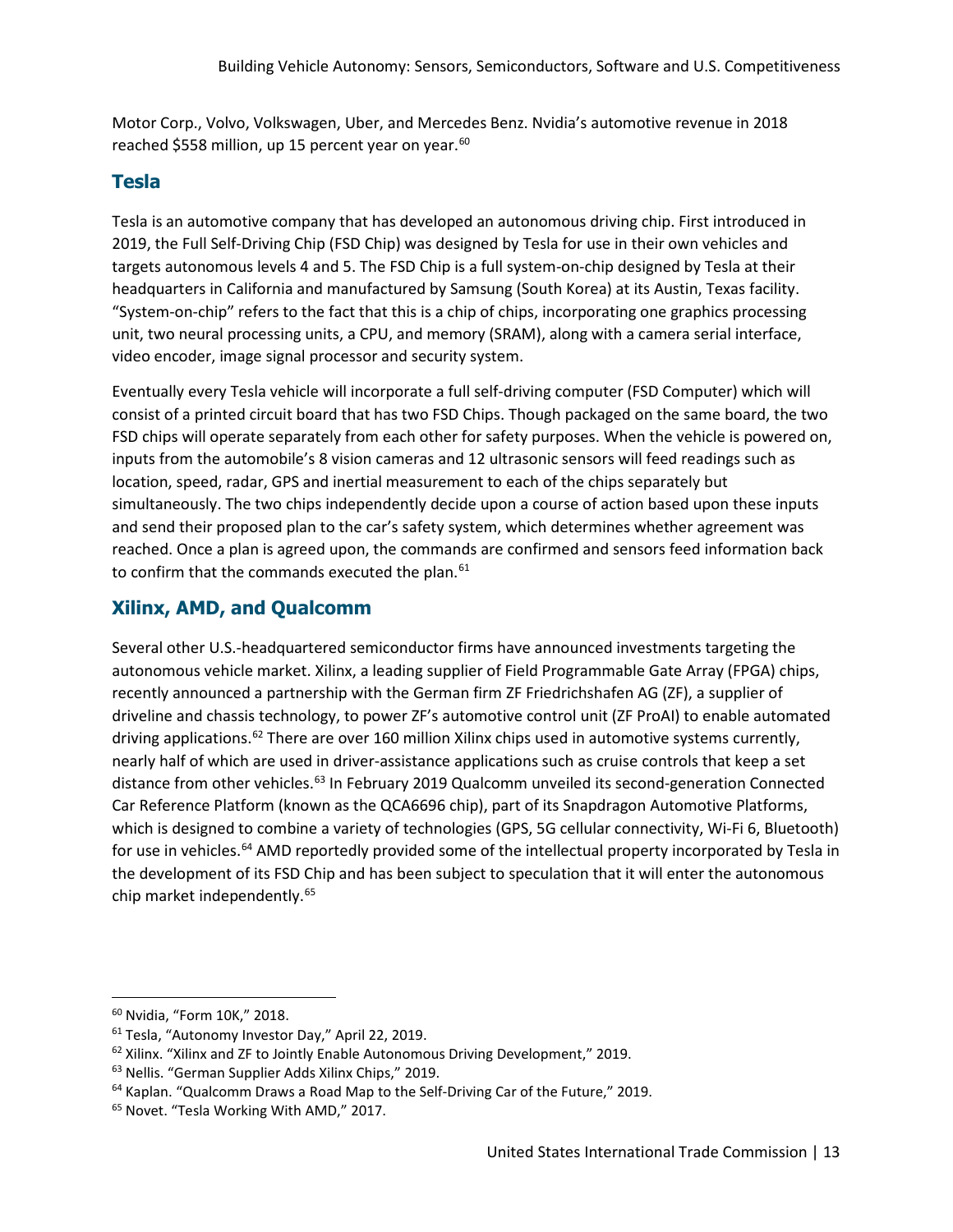### **Software: Data Processing, Machine Learning, and Mapping**

Autonomous vehicle software systems fall within the broader category of "Internet of Things" (IoT) market, which consists of internet-enabled devices, such as sensors, that gather and transmit data to cloud-based networks for aggregation and analysis.<sup>[66](#page-15-0)</sup> The automotive IoT sector represented 4.8 percent of the total global IoT market in 2018, with \$4.5 billion in revenue.<sup>[67](#page-15-1)</sup> This section describes the underlying computer systems and software that companies in the auto sector use in their autonomous vehicles. In particular, this section covers the typical AV data processing system, and applications of machine learning and mapping in AV software.

### **Data Processing Capacity in Autonomous Vehicles**

For autonomous vehicles, an entirely cloud-based IoT system is not the most effective way to process data related to AV operations. Fully cloud-based ecosystems are often limited in their ability to respond quickly based on road conditions due to scale, heterogeneity of systems within a cloud infrastructure, and high latency (the gap in time between the point when a data request is made and the point when the requested information is provided to a user).<sup>[68](#page-15-2)</sup> To address this, autonomous vehicle manufacturers program data processing applications, including machine-learning algorithms, which require low latency in the vehicle itself, either through a central computer in the vehicle, or via sensors and chips with limited processing capacity. This combined approach allows for vehicles to minimize request-response time of applications at the vehicle level, while also providing for connectivity to centralized cloud resources when needed.[69](#page-15-3)

Autonomous vehicles operations are characterized by two broad types of data processing, which combine local (within vehicle) processing with processing on cloud-based networks. First, as a car is driving, it captures data about its surroundings and makes immediate decisions based on this data (such as to stop at a stop sign). This type of data processing requires a rapid response time, including download speeds of higher than 2.5 mbps (megabits per second), upload speeds of above 1 mbps, and less than 100 milliseconds (ms) in latency.<sup>[70](#page-15-4)</sup> In 2017, the median download speed in the United States across Internet Services Providers was 72 mbps, while median latency ranged from 12 ms to 37 ms for non-satellite broadband.<sup>[71](#page-15-5)</sup> While in theory, these speeds are sufficient to support cloud-based data processing for AV, in practice, speed varies by location, total internet traffic, and type of broadband provider, which means that an autonomous vehicle would likely be unable to consistently access the cloud-based infrastructure required to operate.[72](#page-15-6)

<span id="page-15-0"></span> <sup>66</sup> USITC, *Global Digital Trade I,* August 2017, 192.

<span id="page-15-1"></span><sup>67</sup> IC Insights, "Revenue of Internet of Things Subsystems," June 2018.

<span id="page-15-3"></span><span id="page-15-2"></span><sup>68</sup> NIST, "Fog Computing Conceptual Model," March 2018, ii. USITC, *Recent Trends in U.S. Service Trade*, 2018, 78. <sup>69</sup> NIST,"Fog Computing Conceptual Model," March 2018, 2.

<span id="page-15-4"></span> $70$  Latency is the gap in time between the point when a data request is made and the point when the requested information is provided to a user. Cisco, *Cisco Global Cloud Index: Forecast and Methodology*, 2016, 33.

<span id="page-15-5"></span><sup>71</sup> FCC, *Eighth Measuring Broadband America Fixed Broadband Report,* December 14, 2018.

<span id="page-15-6"></span><sup>72</sup> FCC, *Eighth Measuring Broadband America Fixed Broadband Report,* December 14, 2018.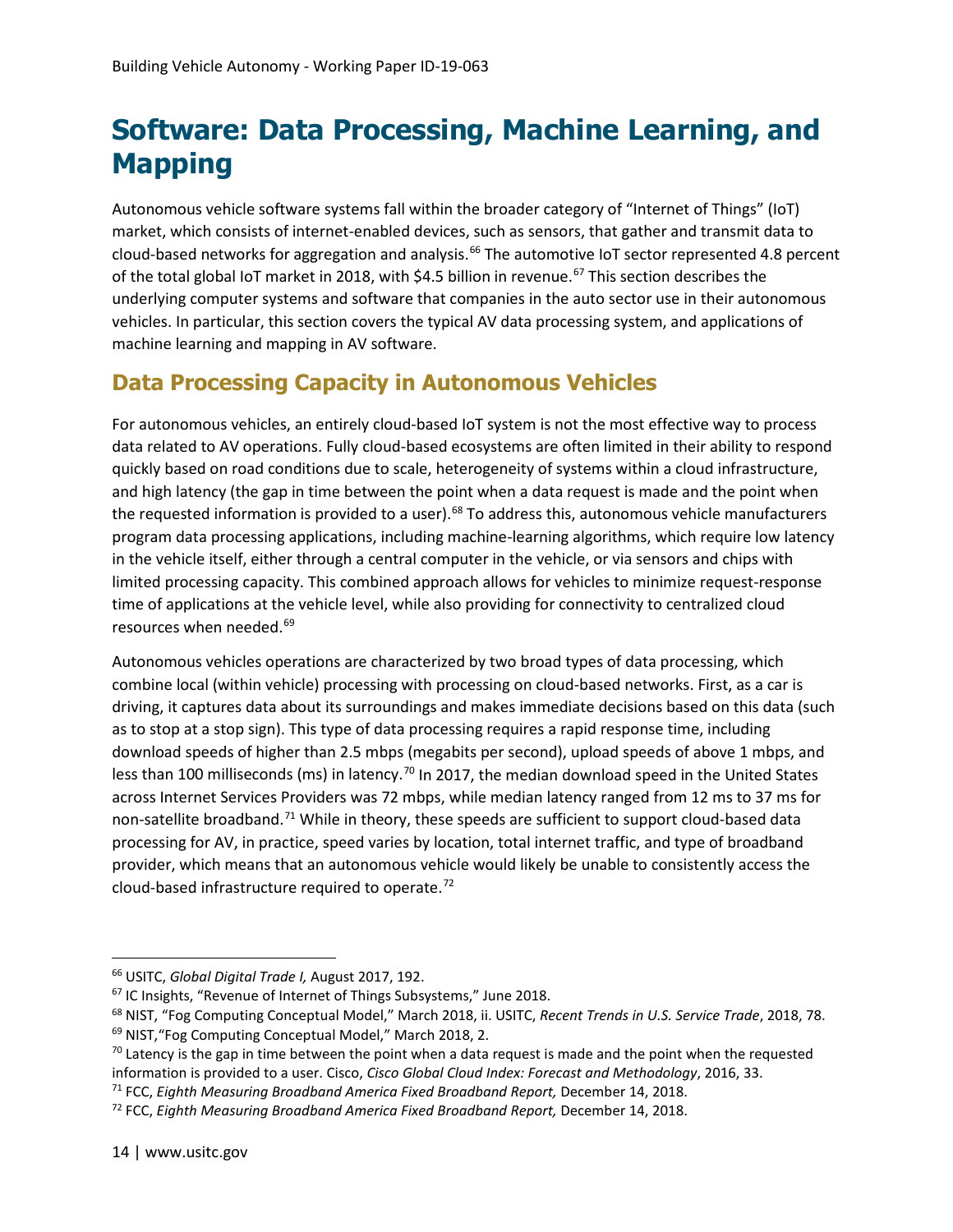There are multiple approaches to embedding needed in-vehicle processing infrastructure in autonomous vehicles.<sup>[73](#page-16-0)</sup> For example, NVIDIA's DRIVE AGX platforms are specifically designed for autonomous driving, by configuring all components of a computer onto a single integrated circuit (system on a chip). On DRIVE systems, the chip incorporates redundant AI algorithms, sensor processing, mapping, and driving, while also reducing energy consumption and size of processors relative to traditional multi-chip circuits.[74](#page-16-1) NVIDIA's hardware and software is part of Mercedes-Benz, Volvo, and some iterations of Tesla's AV development, as well as automated electric vehicles in the Netherlands (WEpods).[75](#page-16-2) LiDAR company AEye has developed an alternative to centralized in-vehicle processing, which embeds software directly in their LiDAR devices, rather than having LiDAR transmit data to a central processer.<sup>76</sup> Similarly, German firm Bosch has developed a camera with some artificial intelligence capacity: the camera is able to determine, for example, whether the edge of a road is passable even if there are not lane markings. $^{77}$  $^{77}$  $^{77}$ 

Second, data about the individual vehicle's performance on the road can be aggregated with data from the entire fleet of vehicles, and analyzed to improve the operation and decision making of the software system embedded in the vehicle. Since this data is not time sensitive, and more valuable when it can be centrally stored and processed, this data is transmitted from individual vehicles to cloud data centers.<sup>[78](#page-16-5)</sup> For example, General Motors vehicles learn from the shared knowledge base of each vehicle, and send data on specific on the ground conditions (such as a road closure) to inform the rest of the fleet.<sup>[79](#page-16-6)</sup> One autonomous vehicle company, AutoX, runs a more cloud intensive operation than its competitors do by adding remote operators to help control vehicles. While AutoX acknowledges that the high-resolution video used for these remote operations can place a burden on the network, their vehicles use multiple channels of high-speed internet from different carriers in order to maximize upload speeds.<sup>[80](#page-16-7)</sup>

### **Machine Learning and Mapping**

Autonomous vehicles rely on algorithms developed using a subset of artificial intelligence (AI), called machine learning, to make real time driving decisions.<sup>[81](#page-16-8)</sup> Machine learning focuses on designing computer algorithms that can automatically build analytical models for new data without a programmer first giving the algorithm the solution.<sup>[82](#page-16-9)</sup> Machine learning has a variety of applications, such as detecting credit-card fraud, or forecasting, but two applications of algorithms developed using machine learning

<span id="page-16-1"></span><span id="page-16-0"></span><sup>&</sup>lt;sup>73</sup> See semiconductors section above for more information on in-vehicle processors.<br><sup>74</sup> The NVIDIA Xavier processor is capable of 30 trillion operations per second while consuming only 30 watts of energy. NVIDIA, "NVIDIA DRIVE AGX" (Accessed May 3, 2019); Automotive World, "Special Report: Artificial Intelligence and the Autonomous Vehicle," 2019, 22.

<span id="page-16-2"></span><sup>&</sup>lt;sup>75</sup> Tencent, "Experimental Security Research of Tesla Autopilot," March 2019, 2; Automotive World, "Special Report: Artificial Intelligence and the Autonomous Vehicle," 2019, 23-24; Shapiro, "WEpod Becomes first Driverless Car to Play in Traffic," February 1, 2016.

<span id="page-16-3"></span><sup>76</sup> Zoia, "AEye Bucks Trend with its Intelligent Solid-State Lidar," April 1, 2019.

<span id="page-16-5"></span><span id="page-16-4"></span><sup>77</sup> Amend, "Bosch AI-Camera Sharper Than Human Eye," September 3, 2019. 78 Cisco, *Fog Computing and the Internet of Things*, 2015, 4.

<span id="page-16-6"></span><sup>79</sup> General Motors, "2018 Self-Driving Safety Report", 2019, 5.

<span id="page-16-7"></span><sup>80</sup> AutoX "The Autox Safety Factor," 2018, 25.

<span id="page-16-8"></span><sup>&</sup>lt;sup>81</sup> Broadly speaking, this is a type of "weak" or "specific" AI, which makes a computer adept at performing a particular type of task (such as driving) very well, but cannot generalize that knowledge to other tasks. Castro and New, "The Promise of Artificial Intelligence," October 2016, 3; Reese, *The Fourth Age*, 2018.

<span id="page-16-9"></span><sup>82</sup> Castro and New, "The Promise of Artificial Intelligence," October 2016, 2.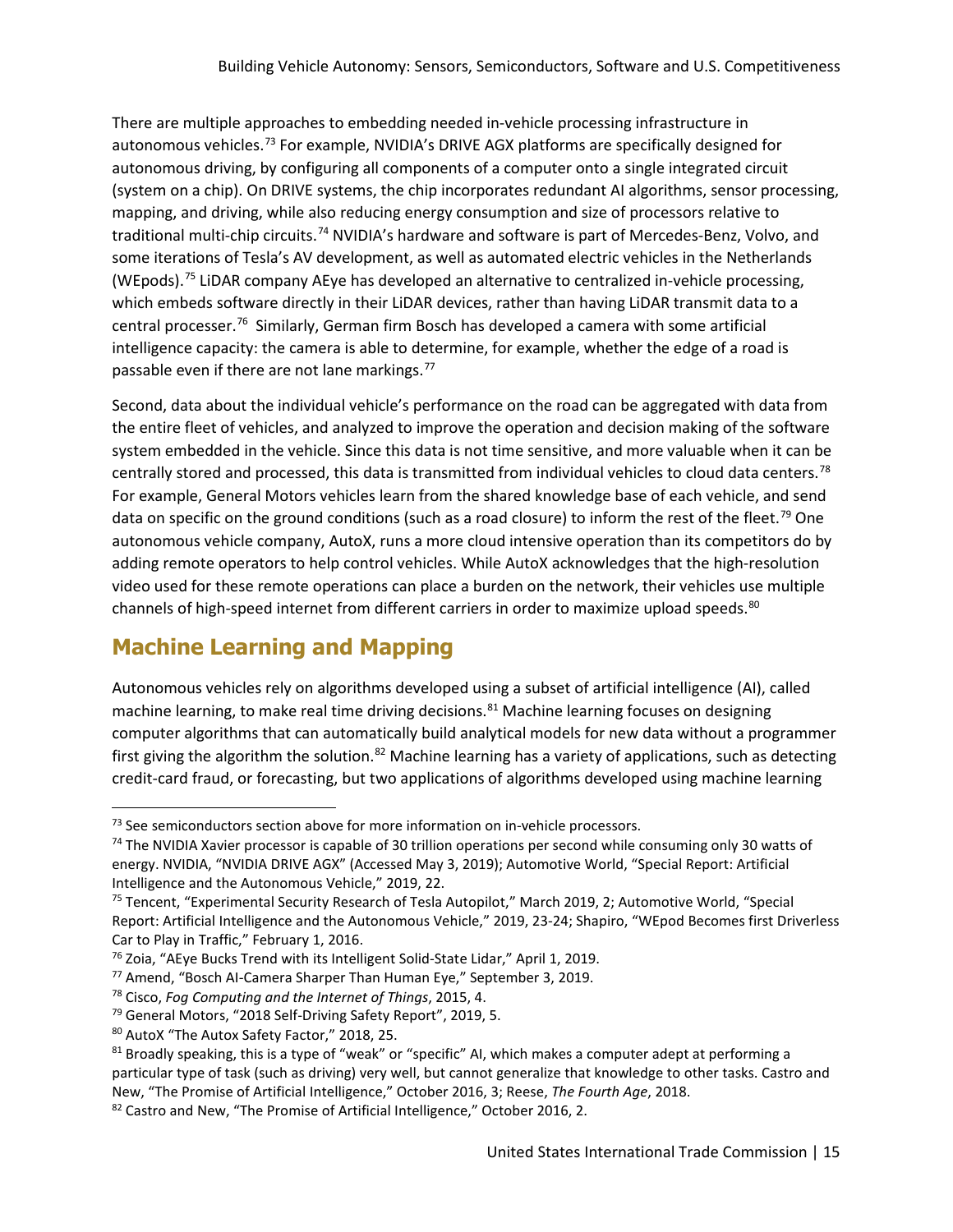are particularly relevant to AVs: interpreting unstructured data, such as images, video and audio; and interacting with the physical environment by analyzing data from sensors, cameras, GPS systems, and maps[.83](#page-17-0) The global market for the hardware, software, and services related to automotive AI was about \$1.2 billion in 2017.<sup>[84](#page-17-1)</sup>

In order to use machine learning to make driving decisions, most autonomous vehicles currently under development require three-dimensional maps of surroundings as a baseline to compare against data from sensors, so that vehicles can focus on abnormalities in the driving environment. These maps tend to be more detailed than satellite imagery, and include characteristics of the physical environment such as road types, curb dimensions, bike lanes, and speed bumps.<sup>[85](#page-17-2)</sup> They can also be annotated to include relevant traffic regulations and guidance like speed limits and traffic signals: Ford also notes that their maps include information like whether pedestrians typically jaywalk on particular streets.<sup>[86](#page-17-3)</sup> However, the level of detail required on these maps limits the scalability of autonomous vehicle fleets: currently, AVs can only drive on roads that have been mapped. In practice, this means that current AV developers are focused on cities, and are unlikely to be able to navigate roads that are unmarked, unlit, or unpaved in the near future.<sup>[87](#page-17-4)</sup> In addition to market-size concerns, this limitation may help explain some of the city-focused business models of AV developers. For example, Mercedes-Benz envisions their electric vehicles as a tool for improving congestion in cities, while Ford is testing approaches to use AV to improve efficiency in last mile deliveries.<sup>[88](#page-17-5)</sup> Machine learning in AV also faces implementation challenges, particularly in terms of cybersecurity. First, feeding input into a machine learning algorithm to back out what data it uses to make decisions, can be used to alter driving patterns of autonomous vehicles.<sup>[89](#page-17-6)</sup> Using inconspicuous stickers, researchers have discovered that they can modify stop signs so that an AV misinterprets them as 45 mph speed limit signs, and to guide a vehicle into driving on the wrong side of the road.<sup>[90](#page-17-7)</sup> Hacking of autonomous vehicle systems also poses a concern for AV adoption, particularly if hackers are able to take control of functions like steering, as Tencent Keen Security Lab was able to do in tests of Tesla's autopilot in 2018.<sup>[91](#page-17-8)</sup>

#### **Market**

It is difficult to define precisely the scope of the market for autonomous vehicle software because the tools and infrastructure needed for developing this software comes from a variety of sources, some of which are open source (source code is made freely available). Cloud infrastructure as a service (IaaS),

<span id="page-17-0"></span><sup>83</sup> Structured data has specific data fields appearing in a static location in each record, like a spreadsheet. Unstructured data does not have a set format. Castro and New, "The Promise of Artificial Intelligence," October 2016, 5; Shacklett, "Unstructured Data: A Cheat Sheet," July 14, 2017.

<span id="page-17-2"></span><span id="page-17-1"></span><sup>&</sup>lt;sup>84</sup> Tractica, "Artificial Intelligence for Automotive Applications", 3Q 2018.<br><sup>85</sup> Waymo, "Waymo Safety Report," 2017, 18; Uber Advanced Technologies Group, "A Principled Approach to Safety," 2018, 22.

<span id="page-17-3"></span><sup>86</sup> Ford, "A Matter of Trust," 2018, 12.

<span id="page-17-5"></span><span id="page-17-4"></span><sup>&</sup>lt;sup>87</sup> Rus, "AVs Need New Tech To Navigate Beyond Densely Mapped Cities," April 10, 2019.<br><sup>88</sup> Ford, "A Matter of Trust," 2018, 6, Mercedes-Benz and Bosch, "Reinventing Safety," 2018, 9.

<span id="page-17-6"></span><sup>89</sup> Knight, "How Malevolent Machine Learning Could Derail AI," March 25, 2019.

<span id="page-17-7"></span><sup>&</sup>lt;sup>90</sup> Knight, "How Malevolent Machine Learning Could Derail AI," March 25, 2019; Tencent, "Experimental Security Research of Tesla Autopilot," March 2019, 33.

<span id="page-17-8"></span> $91$  Tencent, a Chinese firm, purchased a 5 percent stake in Tesla in 2017, and reports results of these tests to Tesla's US Product Safety team so that security can be improved. Tencent, "Experimental Security Research of Tesla Autopilot," March 2019, 15; Linert, "Tesla Deal Boosts Chinese Presence in U.S. Auto Tech," March 28, 2017.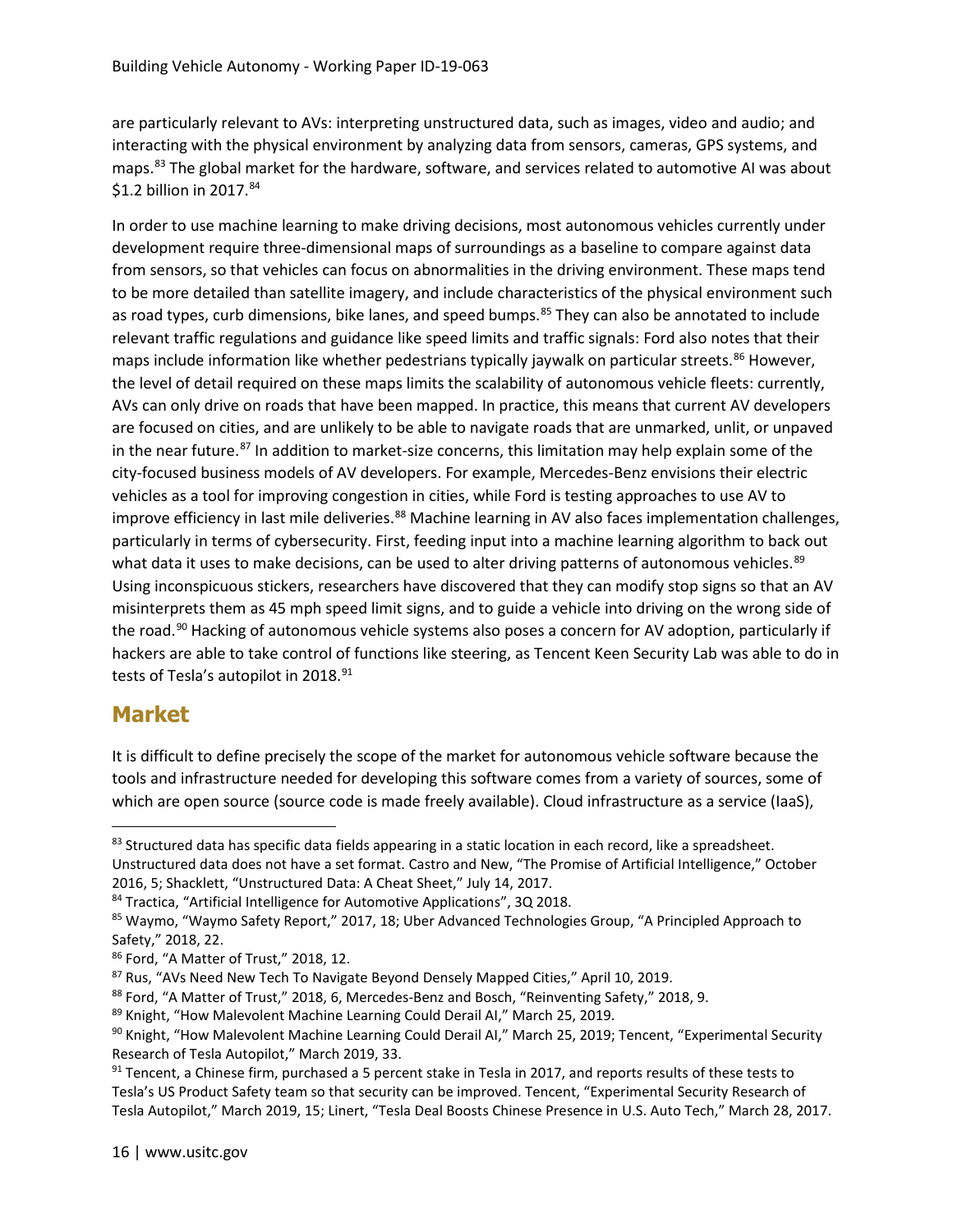providers, which could provide infrastructure for the machine learning algorithms AV firms use, accounted for \$30.5 billion in revenue in 2018 globally.<sup>[92](#page-18-0)</sup> The largest firms in the IaaS sector are almost exclusively U.S. providers.<sup>[93](#page-18-1)</sup> These firms can sell data storage and processing space to AV developers: for example, Uber uses both Amazon's AWS and Google for its cloud infrastructure. <sup>[94](#page-18-2)</sup>

At the same time, AV firms both use and collaborate on a variety of open-source tools to build the environment for doing machine learning. For example, Uber's machine learning platform "Michelangelo" combines open source Apache libraries for big data management and Python-based machine learning framework TensorFlow, along with in-house developed components.<sup>[95](#page-18-3)</sup> Firms in the AV market can also work collaboratively via partnerships on open platforms. For example, Chinese company Baidu's Apollo architecture provides an open platform for testing autonomous vehicles, and aggregating AV test data across partners (including vehicle manufacturers, software and hardware developers and university partners).<sup>[96](#page-18-4)</sup> Similarly, in August 2019, U.S. firm Waymo released high-resolution sensor data collected by its vehicles for research purposes.<sup>[97](#page-18-5)</sup> While these tools facilitate the development of AV software, since they are not monetized, they are difficult to value.

Despite these challenges, individual firm financial statements can shed some light on the value of the AV software. Automobile manufacturing firms entering the autonomous vehicle market have pursued different strategies for developing AV software, which makes it challenging to isolate the value of AV software systems from other company operations. First, some vehicle manufacturers have acquired software development firms. GM acquired an AV software development firm (Cruise) to become its software development arm for \$1.15 billion, and GM Cruise had an estimated total revenue of \$306,000 in 2017.<sup>[98](#page-18-6)</sup> Other vehicle manufacturers, like Ford, Volvo, and Mercedes-Benz have partnered with software development firms for their AV development. Nvidia, Volvo's software development partner, had approximately \$200,000 in revenue in their non-hardware business lines in 2017, some of which likely reflects this partnership.<sup>[99](#page-18-7)</sup> Many of these companies are also characterized by high levels of investment, indicating that there is appetite for future development of AV software and systems. As of early 2019, GM Cruise reported a total investment valuation of \$19 billion, while Ford-partner Argo AI was reportedly valued at approximately \$4 billion.<sup>[100](#page-18-8)</sup>

<span id="page-18-0"></span> $92$  Some firms may also use in-house cloud systems rather than purchasing them from a third party.

<span id="page-18-1"></span><sup>93</sup> In 2018, the top six global IaaS providers were Amazon (AWS), Microsoft, Google, Alibaba (China), IBM and Oracle. Gartner, "Gartner Forecasts Worldwide Public Cloud Revenue," April 2, 2019; MSV, "10 Key Takeaways from Gartner's 2018 Magic Quadrant for Cloud IaaS," June 2, 2018.

<span id="page-18-2"></span><sup>94</sup> Novet, Jordan, "Uber Paid Google \$58 Million," April 11, 2019.

<span id="page-18-5"></span>

<span id="page-18-4"></span><span id="page-18-3"></span><sup>&</sup>lt;sup>95</sup> Hermann and Del Balso. "Meet Michelangelo," September 5, 2017.<br><sup>96</sup> Apollo. "Apollo Open Platform" http://apollo.auto/ [\(](http://apollo.auto/)Accessed July 8, 2019).<br><sup>97</sup> Waymo, "Waymo Open Dataset," August 21, 2019.<br><sup>98</sup> Hawkins, "GM's se

<span id="page-18-7"></span><span id="page-18-6"></span><https://waymo.com/> (accessed May 31, 2019); Bureau Van Dijk, Orbis database (accessed May 31, 2019). <sup>99</sup> Nvidia's business lines include Graphics Processing Units, Tegra system on a chip devices, and "all other" which includes NVIDIA DRIVE. To calculate this revenue estimate, the percent contribution of this segment to total sales in fiscal year 2017 was applied to the total revenue in 2017. Author's calculations using data from Bureau Van Dijk, Orbis database (accessed May 31, 2019).

<span id="page-18-8"></span><sup>100</sup> Rauwald and Naughton, "Ford, VW discuss \$4 billion value for Argo AI, report says" Automotive news, February 14, 2019.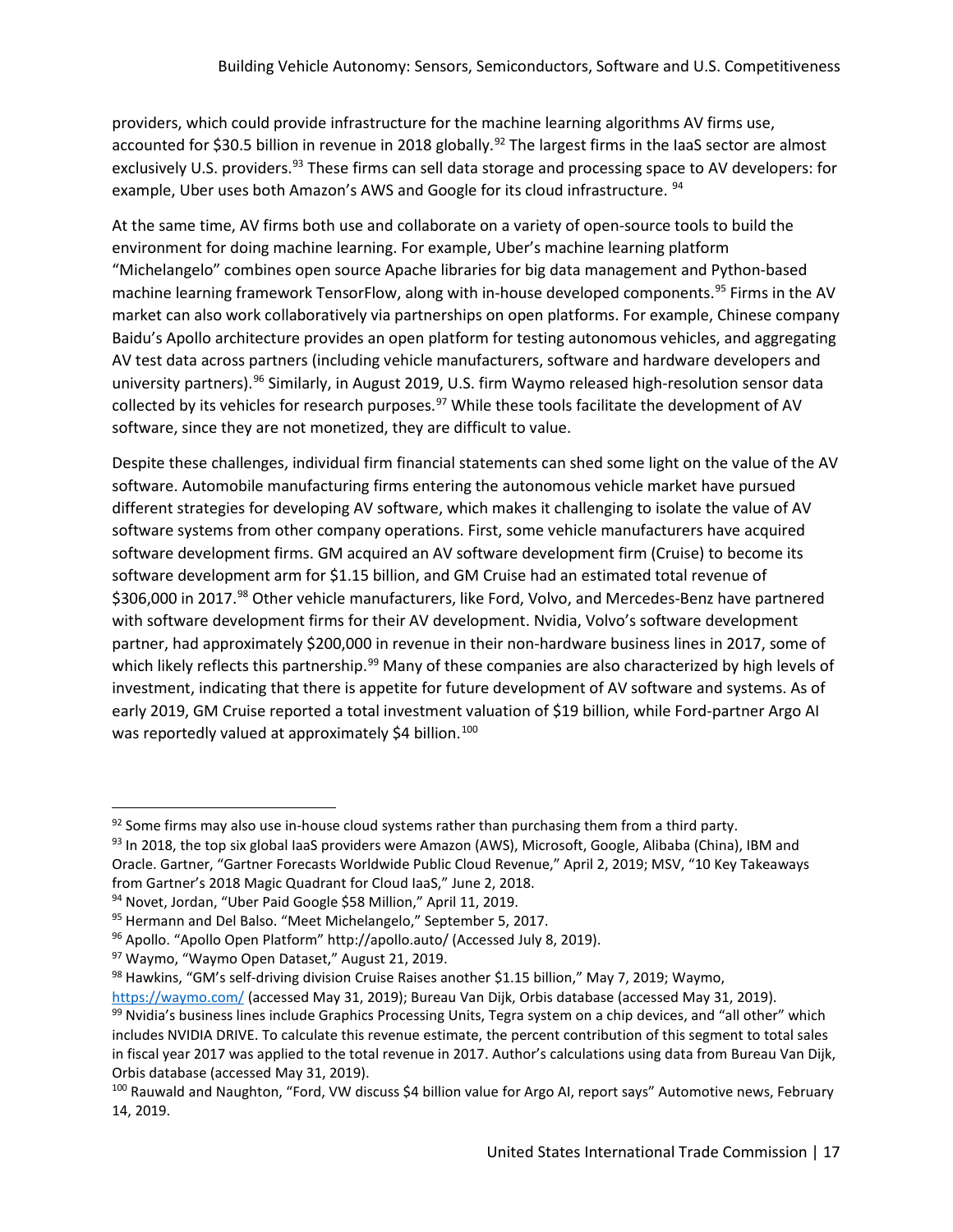On the other side, some software development firms, such as Waymo (a division of Alphabet, which also owns Google), Uber, and Aptiv, develop autonomous vehicle software independently, then embed their technology in vehicles provided by vehicle manufacturers.<sup>[101](#page-19-0)</sup> In 2017, Waymo's total estimated revenue was approximately \$3 million, while in 2018 Aptiv's total sales in their "Advanced Safety and User Experience" business segment were approximately \$4 million, .<sup>[102](#page-19-1)</sup>

Finally, there are also companies that focus specifically on creating the detailed maps needed for AV software development. Companies such as Carmera (\$450,000 estimated revenue in 2017), DeepMap (\$420,000 estimated revenue in 2017), Civil Maps, and Mapper.ai all sell mapping services specifically designed for autonomous vehicles.<sup>103</sup>

## **Conclusion**

This working paper outlines the current state of the automated driving industry in the United States. The paper analyzes major trends in the market for driving automation. The three major inputs whose usage is likely to increase in autonomous vehicles––sensors, semiconductors, and software–– were discussed in detail. Vehicle manufacturers, parts suppliers, hardware companies, software companies, and semiconductor companies are all involved in autonomous vehicle development, and U.S. firms are involved in each of these sub-markets for driving automation. Future research on the automated driving industry could further examine the role of mergers, acquisitions and joint ventures in accelerating investment and development, the role of regulatory reform in accelerating the advent of automated driving, and the extent to which U.S. firms face competition from international peers.

<span id="page-19-0"></span><sup>&</sup>lt;sup>101</sup> Waymo uses vehicles from Fiat Crysler and Jaguar, Uber from Toyota, Volvo and Diamler, and Aptiv from Audi (Volvo). Uber Technologies, "Form S-1," April 11, 2019, 161 ; Aptiv "Our Journey" [https://www.aptiv.com/our](https://www.aptiv.com/our-journey)[journey](https://www.aptiv.com/our-journey) (accessed May 31, 2019); Bigelow, "Waymo Firms of Plans for Autonomous Car Assembly plant in Detroit, April 23, 2019.

<span id="page-19-1"></span><sup>&</sup>lt;sup>102</sup> Aptiv's "Advanced Safety and User Experience" segment likely includes autonomous vehicle software, but is not necessarily comprised exclusively of software related to driving autonomy. Bureau Van Dijk, Orbis Database (accessed May 31, 2019).

<span id="page-19-2"></span><sup>103</sup> Civil Maps<https://civilmaps.com/> (Accessed July 8, 2019), Mapper.ai "On-Demand Maps" <https://mapper.ai/product/> (Accessed July 8, 2019), Deepmap "Our Solutions"<https://www.deepmap.ai/> (Accessed July 8, 2019). Carmera "Our Products[" https://www.carmera.com/products/#products](https://www.carmera.com/products/#products) (Accessed July 8, 2019). Revenue estimates: Bureau Van Dijk, Orbis Database (accessed July 8, 2019).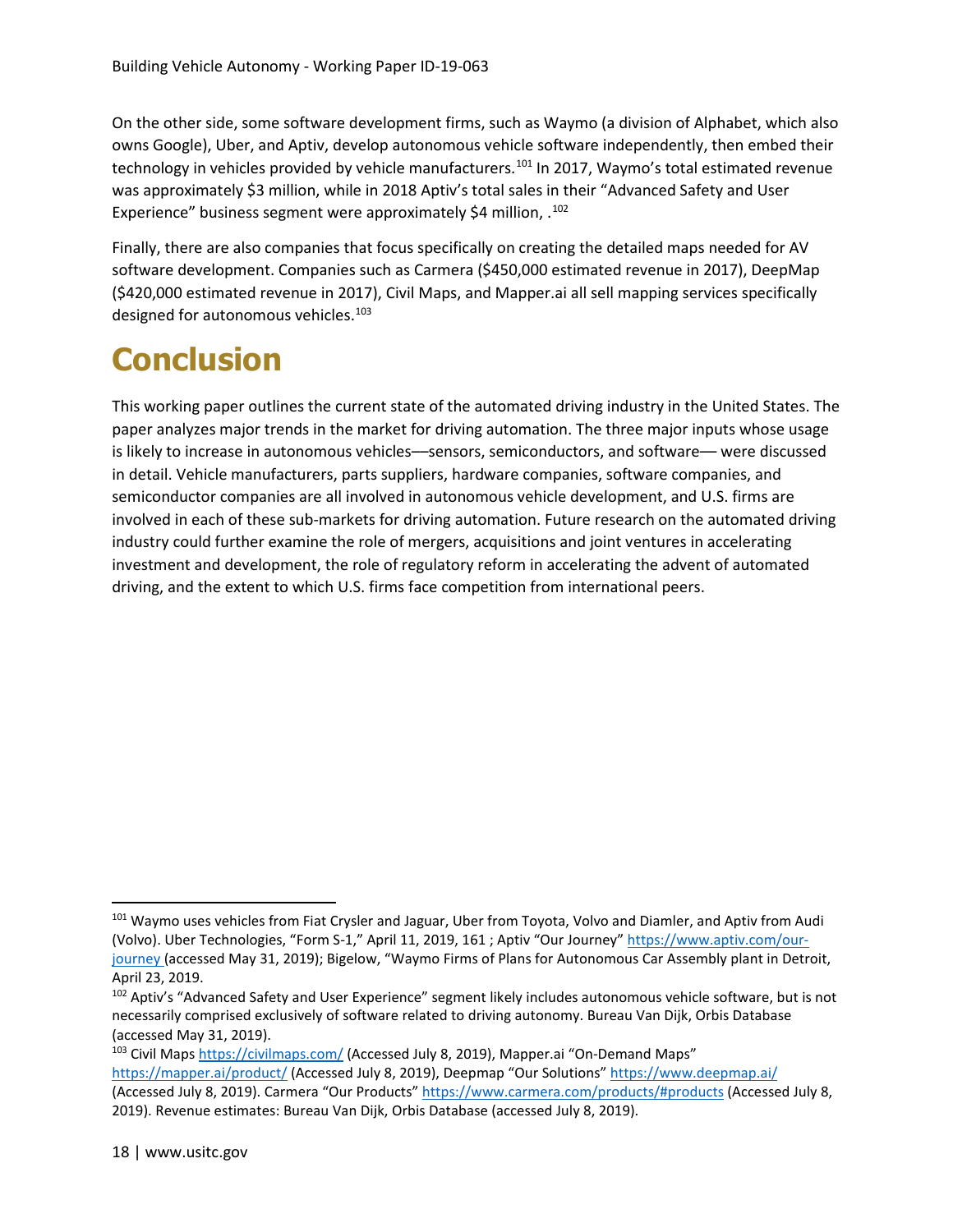## **Bibliography**

- Apple. "Our Approach to Automated Driving System Safety." February 2019. [https://go.redirectingat.com/?id=66960X1514734&xs=1&url=https%3A%2F%2Fwww.apple.com](https://go.redirectingat.com/?id=66960X1514734&xs=1&url=https%3A%2F%2Fwww.apple.com%2Fads%2FADS-Safety.pdf) [%2Fads%2FADS-Safety.pdf.](https://go.redirectingat.com/?id=66960X1514734&xs=1&url=https%3A%2F%2Fwww.apple.com%2Fads%2FADS-Safety.pdf)
- Amend, James. "Bosch AI-Camera Sharper Than Human Eye." WardsAuto, September 3, 2019. [https://www.wardsauto.com/technology/bosch-ai-camera-sharper-human-eye.](https://www.wardsauto.com/technology/bosch-ai-camera-sharper-human-eye)
- Automotive World. "Special Report: Artificial intelligence and the Autonomous Vehicle." ed. by Martin Kahl, February 2019 [https://www.automotiveworld.com/research/special-report-artificial](https://www.automotiveworld.com/research/special-report-artificial-intelligence-and-the-autonomous-vehicle/)[intelligence-and-the-autonomous-vehicle/](https://www.automotiveworld.com/research/special-report-artificial-intelligence-and-the-autonomous-vehicle/) (fee required).
- AutoX. "The AutoX Safety Factor." 2018. [https://www.nhtsa.gov/automated-driving-systems/voluntary](https://www.nhtsa.gov/automated-driving-systems/voluntary-safety-self-assessment)[safety-self-assessment.](https://www.nhtsa.gov/automated-driving-systems/voluntary-safety-self-assessment)
- Bigelow, Pete. "Waymo Firms of Plans for Autonomous Car Assembly plant in Detroit." Automotive news, April 23, 2019. [https://www.autonews.com/manufacturing/waymo-firms-plans](https://www.autonews.com/manufacturing/waymo-firms-plans-autonomous-car-assembly-plant-detroit)[autonomous-car-assembly-plant-detroit.](https://www.autonews.com/manufacturing/waymo-firms-plans-autonomous-car-assembly-plant-detroit)
- BIS Research. "Global Automotive LiDAR market to Reach \$8.32 Billion by 2028," November 29, 2018. [https://www.prnewswire.com/news-releases/global-automotive-lidar-market-to-reach-8-32](https://www.prnewswire.com/news-releases/global-automotive-lidar-market-to-reach-8-32-billion-by-2028-822726783.html) [billion-by-2028-822726783.html.](https://www.prnewswire.com/news-releases/global-automotive-lidar-market-to-reach-8-32-billion-by-2028-822726783.html)
- Bosch. "Automated Driving," (accessed March 14, 2019). [https://www.bosch.com/stories/redundant](https://www.bosch.com/stories/redundant-systems-automated-driving/)[systems-automated-driving/.](https://www.bosch.com/stories/redundant-systems-automated-driving/)
- Bureau van Dijk. Orbis Database. orbis.bvdinfo.com (fee required) (Accessed various dates).
- Burghardt, Stefan, Seunghyuk Choi and Florian Weig. "Mobility Trends: What's Ahead for Automotive Semiconductors," McKinsey and Company, April 2017, [https://www.mckinsey.com/industries/semiconductors/our-insights/mobility-trends-whats](https://www.mckinsey.com/industries/semiconductors/our-insights/mobility-trends-whats-ahead-for-automotive-semiconductors)[ahead-for-automotive-semiconductors.](https://www.mckinsey.com/industries/semiconductors/our-insights/mobility-trends-whats-ahead-for-automotive-semiconductors)
- Business Wire. "Global Automotive Camera Market Overview & Outlook (2017-2023)," December 27, 2018[. https://www.businesswire.com/news/home/20181227005134/en/Global-Automotive-](https://www.businesswire.com/news/home/20181227005134/en/Global-Automotive-Camera-Market-Overview-Outlook-2017-2023)[Camera-Market-Overview-Outlook-2017-2023.](https://www.businesswire.com/news/home/20181227005134/en/Global-Automotive-Camera-Market-Overview-Outlook-2017-2023)
- Cappel, Rob. "Automotive IC Industry Trends," Semiconductor Engineering, January 18, 2018. [https://semiengineering.com/automotive-ic-industry-trends/.](https://semiengineering.com/automotive-ic-industry-trends/)
- Castro, Daniel and Joshua New. "The Promise of Artificial Intelligence." *Center for Data Innovation,*  October 2016[. http://www2.datainnovation.org/2016-promise-of-ai.pdf.](http://www2.datainnovation.org/2016-promise-of-ai.pdf)
- Cisco. *Cisco Global Cloud Index: Forecast and Methodology 2015–2021*. White paper, 2018. [http://www.cisco.com/c/dam/en/us/solutions/collateral/service-provider/global-cloud-index](http://www.cisco.com/c/dam/en/us/solutions/collateral/service-provider/global-cloud-index-gci/white-paper-c11-738085.pdf)[gci/white-paper-c11-738085.pdf.](http://www.cisco.com/c/dam/en/us/solutions/collateral/service-provider/global-cloud-index-gci/white-paper-c11-738085.pdf)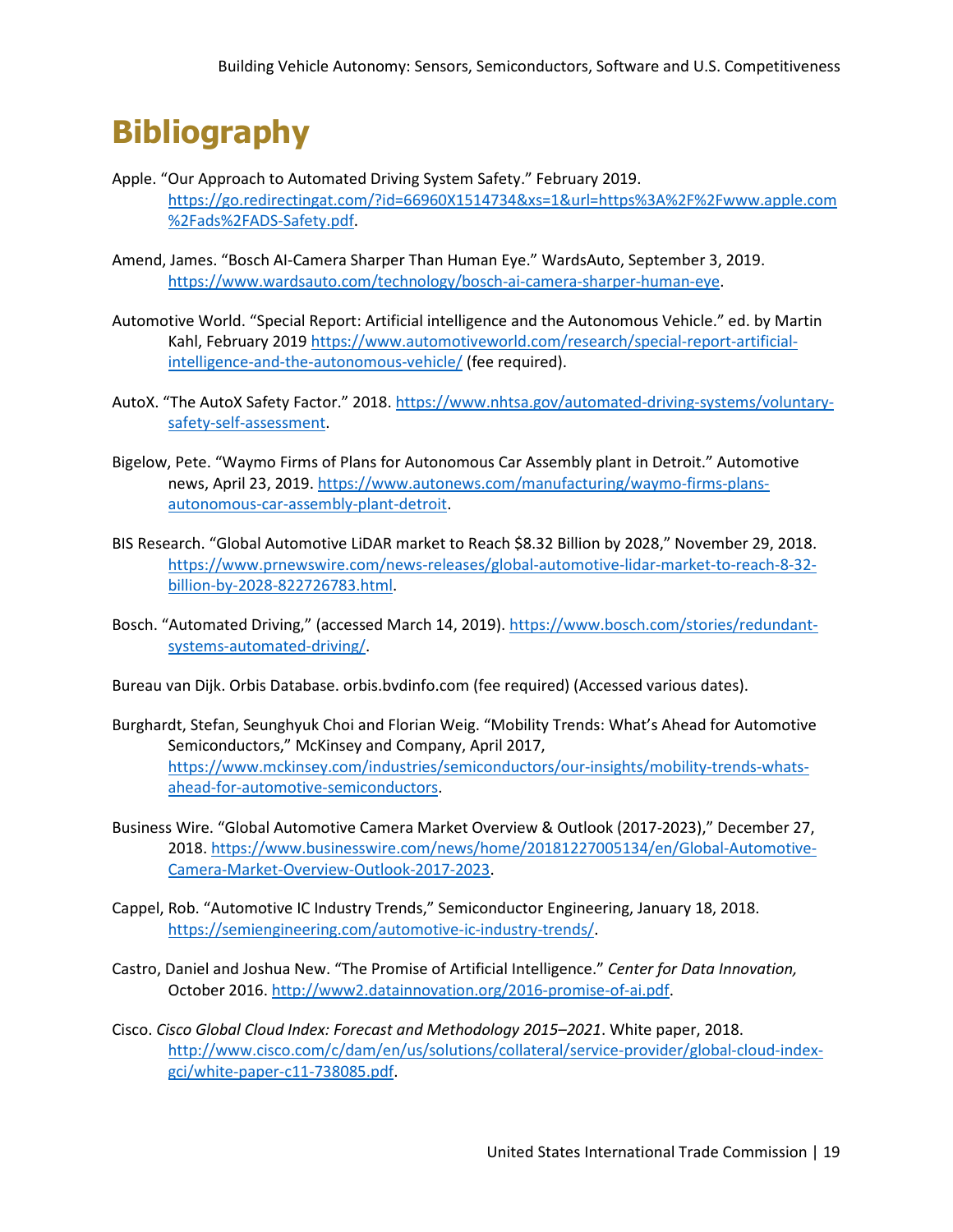- Cisco. *Fog Computing and the Internet of Things: Extend the Cloud to Where the Things Are.* White paper, 2015. [https://www.cisco.com/c/dam/en\\_us/solutions/trends/iot/docs/computing](https://www.cisco.com/c/dam/en_us/solutions/trends/iot/docs/computing-overview.pdf)[overview.pdf.](https://www.cisco.com/c/dam/en_us/solutions/trends/iot/docs/computing-overview.pdf)
- Coffin, David and Dan Kim. "U.S. Firms Are Becoming Leaders in the Automotive Semiconductor Market," USITC, June 2017, https://www.usitc.gov/publications/332/executive\_briefings/coffinkim automotive\_semiconductors - final.pdf.
- Continental. "Continental to Launch Production of Short Range Radar Sensors in the USA," March 26, 2014[. https://www.prnewswire.com/news-releases/continental-to-launch-production-of-short](https://www.prnewswire.com/news-releases/continental-to-launch-production-of-short-range-radar-sensors-in-the-usa-252435111.html)[range-radar-sensors-in-the-usa-252435111.html.](https://www.prnewswire.com/news-releases/continental-to-launch-production-of-short-range-radar-sensors-in-the-usa-252435111.html)
- Continental. "Fifth Radar Generation Meets Future Requirements for Automated Driving," November 28, 2017. [https://www.continental-corporation.com/en/press/press-releases/ces2018-115062.](https://www.continental-corporation.com/en/press/press-releases/ces2018-115062)
- Davies, Alex. "Self-Driving Startup Aurora Buys Speed-Sensing LiDAR Company." *Wired,* May 23, 2019. [https://www.wired.com/story/self-driving-startup-aurora-buys-speed-sensing-lidar/.](https://www.wired.com/story/self-driving-startup-aurora-buys-speed-sensing-lidar/)
- Davies, Alex. "GM Buys a LIDAR Startup that could Deliver Its Self-Driving Future." *Wired,* October 9, 2017[. https://www.wired.com/story/gm-cruise-strobe-lidar/.](https://www.wired.com/story/gm-cruise-strobe-lidar/)
- Federal Communications Commission (FCC). *Eighth Measuring Broadband America Fixed Broadband Report: A Report on Consumer Fixed Broadband Performance in the U.S.,* 2018. [https://www.fcc.gov/reports-research/reports/measuring-broadband-america/measuring-fixed](https://www.fcc.gov/reports-research/reports/measuring-broadband-america/measuring-fixed-broadband-eighth-report)[broadband-eighth-report.](https://www.fcc.gov/reports-research/reports/measuring-broadband-america/measuring-fixed-broadband-eighth-report)
- Ford. "A matter of Trust: Ford's Approach to Developing Self-Driving Vehicles." 2018. [https://www.nhtsa.gov/automated-driving-systems/voluntary-safety-self-assessment.](https://www.nhtsa.gov/automated-driving-systems/voluntary-safety-self-assessment)
- Fosse, Paul. "Deep Dive Into Tesla's Autopilot." Clean Technica, November 4, 2018. [https://cleantechnica.com/2018/11/04/deep-dive-into-teslas-autopilot-self-driving](https://cleantechnica.com/2018/11/04/deep-dive-into-teslas-autopilot-self-driving-architecture-vs-lidar-based-systems/)[architecture-vs-lidar-based-systems/.](https://cleantechnica.com/2018/11/04/deep-dive-into-teslas-autopilot-self-driving-architecture-vs-lidar-based-systems/)
- Gartner. "Gartner Forecast Worldwide Public Cloud Revenue to Grow 17.5 percent in 2019." News Release, April 2, 2019[. https://www.gartner.com/en/newsroom/press-releases/2019-04-02](https://www.gartner.com/en/newsroom/press-releases/2019-04-02-gartner-forecasts-worldwide-public-cloud-revenue-to-g) [gartner-forecasts-worldwide-public-cloud-revenue-to-g.](https://www.gartner.com/en/newsroom/press-releases/2019-04-02-gartner-forecasts-worldwide-public-cloud-revenue-to-g)
- General Motors. "2018 Self-Driving Safety Report." 2018[. https://www.nhtsa.gov/automated-driving](https://www.nhtsa.gov/automated-driving-systems/voluntary-safety-self-assessment)[systems/voluntary-safety-self-assessment.](https://www.nhtsa.gov/automated-driving-systems/voluntary-safety-self-assessment)
- Goldman Sachs. "Monetizing the rise of Autonomous Vehicles," September 17, 2015. [http://pg.jrj.com.cn/acc/Res/CN\\_RES/INVEST/2015/9/17/f70472c6-f4ad-4942-8eab-](http://pg.jrj.com.cn/acc/Res/CN_RES/INVEST/2015/9/17/f70472c6-f4ad-4942-8eab-3c01f3c717a7.pdf)[3c01f3c717a7.pdf.](http://pg.jrj.com.cn/acc/Res/CN_RES/INVEST/2015/9/17/f70472c6-f4ad-4942-8eab-3c01f3c717a7.pdf)
- Hawkins, Andrew. "GM's Self-Driving Division Cruise Raises Another \$1.15 Billion." The Verge, May 7, 2019[. https://www.theverge.com/2019/5/7/18535194/gm-cruise-self-driving-car-investment](https://www.theverge.com/2019/5/7/18535194/gm-cruise-self-driving-car-investment-valuation)[valuation.](https://www.theverge.com/2019/5/7/18535194/gm-cruise-self-driving-car-investment-valuation)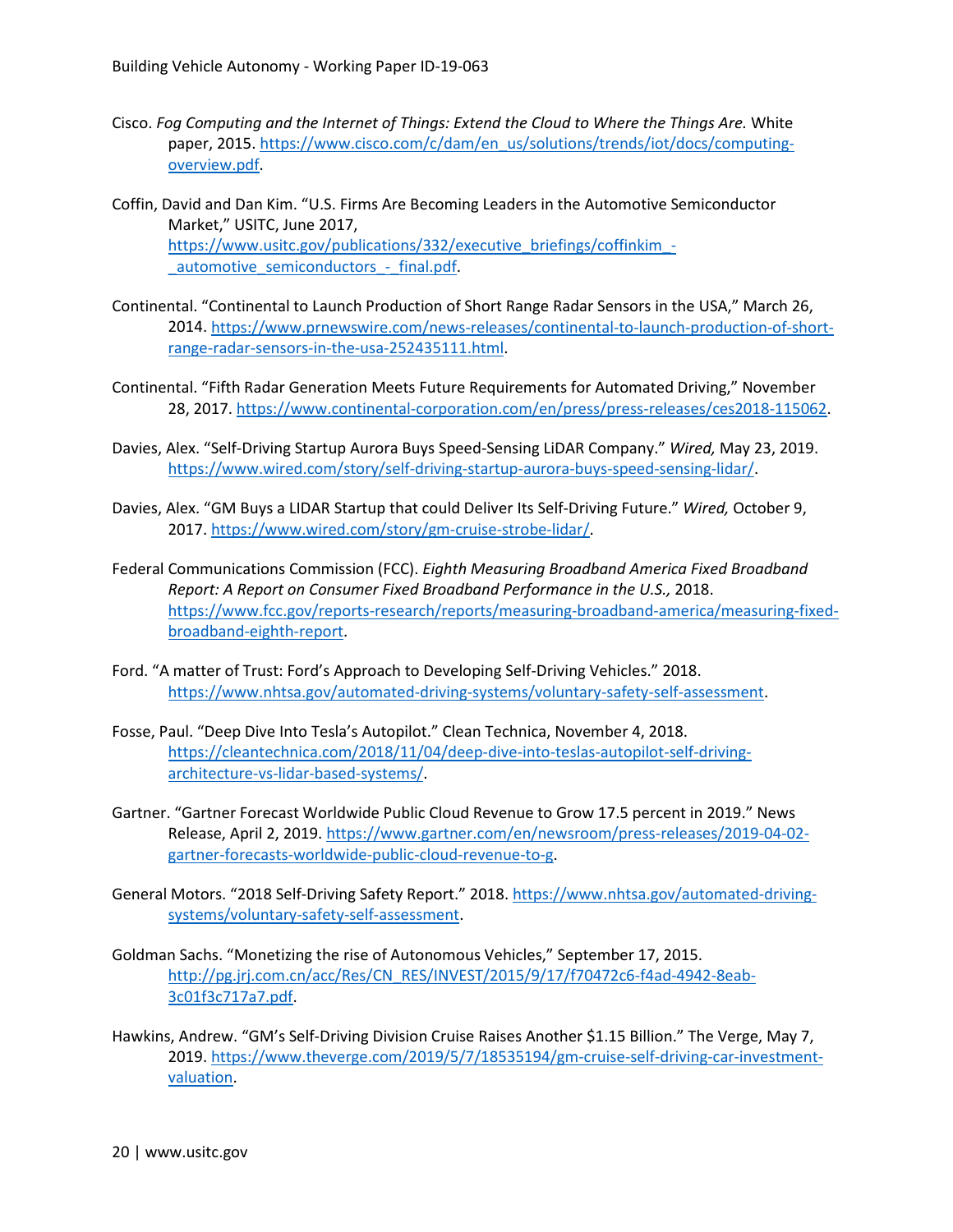- Hermann, Jeremy and Mike Del Balso. *Meet Michaelangelo: Uber's Machine Learning Platform.* Uber Engineering, September 5, 2017. [https://eng.uber.com/michelangelo/.](https://eng.uber.com/michelangelo/)
- IC Insights, "Nine top-15 2018 Semi Suppliers Forecast to Post Double-Digit Gains," November 2018, [http://www.icinsights.com/news/bulletins/Nine-Top15-2018-Semi-Suppliers-Forecast-To-Post-](http://www.icinsights.com/news/bulletins/Nine-Top15-2018-Semi-Suppliers-Forecast-To-Post-DoubleDigit-Gains-/)[DoubleDigit-Gains-/.](http://www.icinsights.com/news/bulletins/Nine-Top15-2018-Semi-Suppliers-Forecast-To-Post-DoubleDigit-Gains-/)
- IC Insights. "Revenue of Internet of Things Subsystems Worldwide from 2012 to 2018 (in billion U.S. dollars)." Statista, June 2018[. http://www.statista.com/statistics/503466/iot-subsystems](http://www.statista.com/statistics/503466/iot-subsystems-revenue-worldwide/)[revenue-worldwide/](http://www.statista.com/statistics/503466/iot-subsystems-revenue-worldwide/) (fee required).
- IHS Markit. Global Trade Database (accessed February 18, 2019)[. https://www.gtis.com/gta](https://www.gtis.com/gta) (subscription-only).
- Intel. "Form 10-K." Annual report for Securities and Exchange Commission, February 16, 2018. [https://www.intc.com/investor-relations/financials-and-filings/annual-reports-and](https://www.intc.com/investor-relations/financials-and-filings/annual-reports-and-proxy/default.aspx)[proxy/default.aspx.](https://www.intc.com/investor-relations/financials-and-filings/annual-reports-and-proxy/default.aspx)
- Kaplan, Jeremy. "Qualcomm Draws a Road Map to the Self-Driving Car of the Future," February 25, 2019[, https://www.digitaltrends.com/cars/qualcomm-connected-car-reference-platform](https://www.digitaltrends.com/cars/qualcomm-connected-car-reference-platform-qca6696/)[qca6696/.](https://www.digitaltrends.com/cars/qualcomm-connected-car-reference-platform-qca6696/)
- Knight, Will. "How Malevolent Machine Learning Could Derail AI." *MIT Technology Review,* March 25, 2019[. https://www.technologyreview.com/s/613170/emtech-digital-dawn-song-adversarial](https://www.technologyreview.com/s/613170/emtech-digital-dawn-song-adversarial-machine-learning/)[machine-learning/.](https://www.technologyreview.com/s/613170/emtech-digital-dawn-song-adversarial-machine-learning/)
- Korosec, Kirsten. "AutoX Is Using Its Self-Driving Vehicles To Deliver Groceries." *TechCrunch*, August 27, 2018[. https://techcrunch.com/2018/08/27/autox-is-using-its-self-driving-vehicles-to-deliver](https://techcrunch.com/2018/08/27/autox-is-using-its-self-driving-vehicles-to-deliver-groceries/)[groceries/.](https://techcrunch.com/2018/08/27/autox-is-using-its-self-driving-vehicles-to-deliver-groceries/)
- Krzanich, Brian. "Safety is Why Intel Bought Mobileye," Intel Newsroom, June 19, 2018. [https://newsroom.intel.com/editorials/safety-is-why-intel-bought-mobileye/#gs.uff5rg.](https://newsroom.intel.com/editorials/safety-is-why-intel-bought-mobileye/#gs.uff5rg)
- Lampinen, Megan. "LiDAR emerges as the star of the AV sensor line-up." Automotive World, January 24, 2019[. https://www.automotiveworld.com/articles/lidar-emerges-as-the-star-of-the-av-sensor](https://www.automotiveworld.com/articles/lidar-emerges-as-the-star-of-the-av-sensor-line-up/)[line-up/.](https://www.automotiveworld.com/articles/lidar-emerges-as-the-star-of-the-av-sensor-line-up/)
- Lawrence, Amanda and John VerWey. "The Automotive Semiconductor Market Key Determinants of U.S. Firm Competitiveness." USITC, May 2019, [https://www.usitc.gov/sites/default/files/publications/332/executive\\_briefings/ebot\\_amanda\\_l](https://www.usitc.gov/sites/default/files/publications/332/executive_briefings/ebot_amanda_lawrence_john_verwey_the_automotive_semiconductor_market_pdf.pdf) [awrence\\_john\\_verwey\\_the\\_automotive\\_semiconductor\\_market\\_pdf.pdf.](https://www.usitc.gov/sites/default/files/publications/332/executive_briefings/ebot_amanda_lawrence_john_verwey_the_automotive_semiconductor_market_pdf.pdf)
- Lee, Timothy B. "Elon Musk: "Anyone relying on lidar is doomed." Experts: Maybe not." *Ars Technica,* August 6, 2019. [https://arstechnica.com/cars/2019/08/elon-musk-says-driverless-cars-dont](https://arstechnica.com/cars/2019/08/elon-musk-says-driverless-cars-dont-need-lidar-experts-arent-so-sure/)[need-lidar-experts-arent-so-sure/.](https://arstechnica.com/cars/2019/08/elon-musk-says-driverless-cars-dont-need-lidar-experts-arent-so-sure/)
- Lee, Timothy B. "How the lidar-on-a-chip technology GM just bought probably works." *Ars Technica,* October 11, 2017. [https://arstechnica.com/cars/2017/10/a-deep-dive-into-the-tech-behind](https://arstechnica.com/cars/2017/10/a-deep-dive-into-the-tech-behind-gms-new-lidar-on-a-chip-company/)[gms-new-lidar-on-a-chip-company/.](https://arstechnica.com/cars/2017/10/a-deep-dive-into-the-tech-behind-gms-new-lidar-on-a-chip-company/)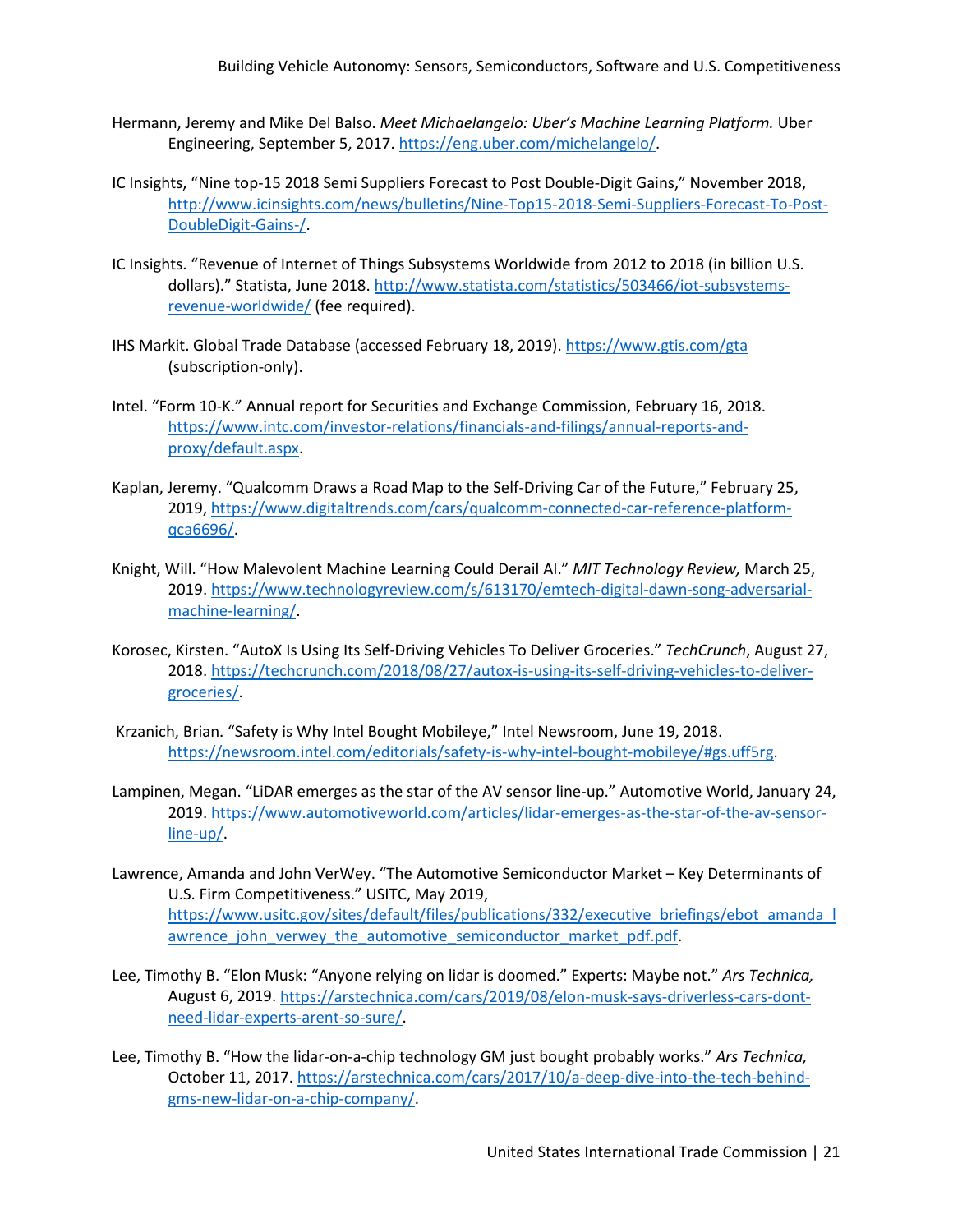- Linert, Paul. "Tesla Deal Boosts Chinese Presence in U.S. Auto Tech." Reuters, March 28, 2017. [https://www.reuters.com/article/us-tesla-stake-tencent-holdings-idUSKBN16Z1FJ.](https://www.reuters.com/article/us-tesla-stake-tencent-holdings-idUSKBN16Z1FJ)
- Magna International. "Magna Produces Ten Millionth Rearview Camera in Holly, Michigan," September 2, 2014[. https://www.prnewswire.com/news-releases/magna-produces-ten-millionth-rearview](https://www.prnewswire.com/news-releases/magna-produces-ten-millionth-rearview-camera-in-holly-michigan-273605801.html)[camera-in-holly-michigan-273605801.html.](https://www.prnewswire.com/news-releases/magna-produces-ten-millionth-rearview-camera-in-holly-michigan-273605801.html)
- Maxim. "Form 10-K," 2018,<https://investor.maximintegrated.com/home/default.aspx> (accessed May 1, 2019).
- McGavin, Stephanie Hernandez. "Why Denso Is Spending Big in East Tennessee." *Automotive News,* June 11, 2018. [https://www.autonews.com/article/20180611/OEM10/180619972/why-denso-is](https://www.autonews.com/article/20180611/OEM10/180619972/why-denso-is-spending-big-in-east-tenn)[spending-big-in-east-tenn.](https://www.autonews.com/article/20180611/OEM10/180619972/why-denso-is-spending-big-in-east-tenn)
- McGrath, Dylan. "Automotive IC Vendor Ranking Stays Largely Unchanged." EE Times, March 28, 2017. [https://www.eetimes.com/document.asp?doc\\_id=1331530#.](https://www.eetimes.com/document.asp?doc_id=1331530)
- Mercedes-Benz and Bosch. "Reinventing Safety: A Joint Approach to Automated Driving Systems." 2018. [https://www.nhtsa.gov/automated-driving-systems/voluntary-safety-self-assessment.](https://www.nhtsa.gov/automated-driving-systems/voluntary-safety-self-assessment)
- Mercedes-Benz. "Introducing Drive Pilot," February 20, 2019. [https://www.daimler.com/innovation/case/autonomous/drive-pilot-2.html.](https://www.daimler.com/innovation/case/autonomous/drive-pilot-2.html)
- MSV, Janakiram. "10 Key Takeaways from Gartner's 2018 Magic Quadrant for Cloud IaaS." Forbes, June 2, 2018[. https://www.forbes.com/sites/janakirammsv/2018/06/02/10-key-takeaways-from](https://www.forbes.com/sites/janakirammsv/2018/06/02/10-key-takeaways-from-gartners-2018-magic-quadrant-for-cloud-iaas/#1f16e34e14df)[gartners-2018-magic-quadrant-for-cloud-iaas/#1f16e34e14df.](https://www.forbes.com/sites/janakirammsv/2018/06/02/10-key-takeaways-from-gartners-2018-magic-quadrant-for-cloud-iaas/#1f16e34e14df)
- Nellis, Stephen. "German Supplier Unveils New Self-Driving Car Computer, Adds Xilinx Chips," Reuters, January 7, 2019, [https://www.reuters.com/article/us-tech-ces-zf-friedrich/german-supplier](https://www.reuters.com/article/us-tech-ces-zf-friedrich/german-supplier-unveils-new-self-driving-car-computer-adds-xilinx-chips-idUSKCN1P1282)[unveils-new-self-driving-car-computer-adds-xilinx-chips-idUSKCN1P1282.](https://www.reuters.com/article/us-tech-ces-zf-friedrich/german-supplier-unveils-new-self-driving-car-computer-adds-xilinx-chips-idUSKCN1P1282)
- Niedermeyer, Edward. "Velodyne-Veoneer Deal Shows Lidar Is Getting Serious." *The Drive,* January 16, 2019[. http://www.thedrive.com/tech/25986/velodyne-veoneer-deal-shows-lidar-is-getting](http://www.thedrive.com/tech/25986/velodyne-veoneer-deal-shows-lidar-is-getting-serious)[serious.](http://www.thedrive.com/tech/25986/velodyne-veoneer-deal-shows-lidar-is-getting-serious)
- Novet, Jordan. "Tesla is Working with AMD to Develop its Own AI Chip for Self-Driving Cars, Says Source," CNBC, September 22, 2017, [https://www.cnbc.com/2017/09/20/tesla-building-an-ai](https://www.cnbc.com/2017/09/20/tesla-building-an-ai-chip-for-its-cars-with-amd.html)[chip-for-its-cars-with-amd.html.](https://www.cnbc.com/2017/09/20/tesla-building-an-ai-chip-for-its-cars-with-amd.html)
- Novet, Jordan. "Uber Paid Google \$58 Million Over Three Years for Map Services." CNBC, April 11, 2019. [https://www.cnbc.com/2019/04/11/uber-paid-google-58-million-over-three-years-for-map](https://www.cnbc.com/2019/04/11/uber-paid-google-58-million-over-three-years-for-map-services.html)[services.html.](https://www.cnbc.com/2019/04/11/uber-paid-google-58-million-over-three-years-for-map-services.html)
- Nvidia. "Form 10-K," Annual report for Securities and Exchange Commission, February 28, 2018, [https://investor.nvidia.com/financial-info/financial-reports/default.aspx.](https://investor.nvidia.com/financial-info/financial-reports/default.aspx)
- NVIDIA. "NVIDIA DRIVE AGX"<https://www.nvidia.com/en-us/self-driving-cars/drive-platform/hardware/> (Accessed May 3, 2019).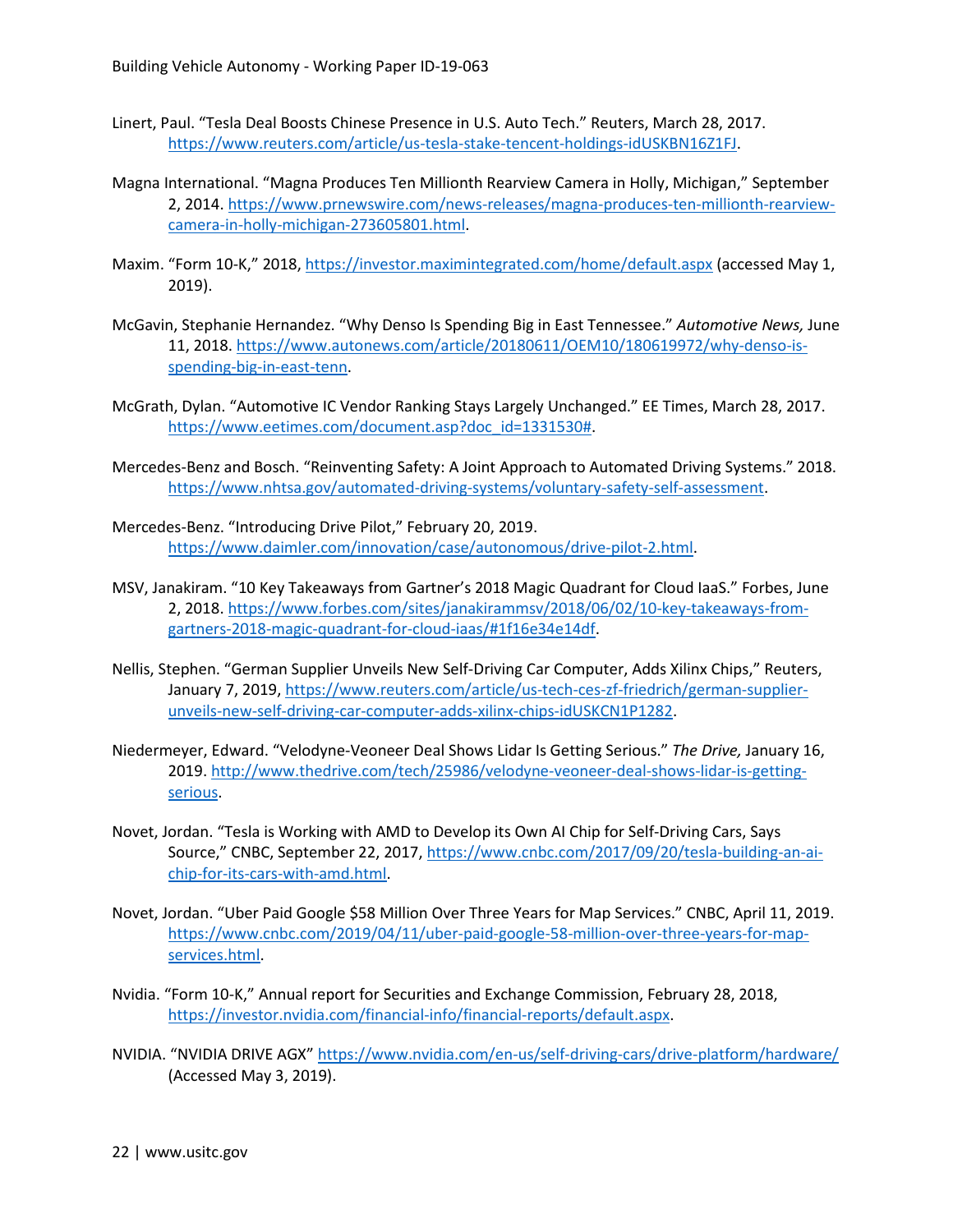- ON Semiconductor. "Comments of ON Semiconductor Re: Docket No. USTR-2018-0018, Section 301 Tariff List," July 20, 2018.
- ON Semiconductor. "Form 10-K," 2018,<http://www.onsemi.com/PowerSolutions/content.do?id=1128> (accessed May 1, 2019).
- Prescient & Strategic Intelligence. "Automotive Radar Market," April 2018. [https://www.psmarketresearch.com/market-analysis/automotive-radar-market.](https://www.psmarketresearch.com/market-analysis/automotive-radar-market)
- Primack, Dan and Kirsten Korosec. "GM Buying Self-Driving Tech Startup for More Than \$1 Billion." *Fortune,* March 11, 2016. [https://fortune.com/2016/03/11/gm-buying-self-driving-tech-startup](https://fortune.com/2016/03/11/gm-buying-self-driving-tech-startup-for-more-than-1-billion/)[for-more-than-1-billion/.](https://fortune.com/2016/03/11/gm-buying-self-driving-tech-startup-for-more-than-1-billion/)
- Rauwald, Christoph and Keith Naughton. "Ford, VW discuss \$4 Billion Value for Argo AI, Report Says." Automotive News, February 14, 2019. [https://www.autonews.com/technology/ford-vw-discuss-](https://www.autonews.com/technology/ford-vw-discuss-4-billion-value-argo-ai-report-says)[4-billion-value-argo-ai-report-says.](https://www.autonews.com/technology/ford-vw-discuss-4-billion-value-argo-ai-report-says)
- Reese, Byron. *The Fourth Age: Smart Robots, Conscious Computers, and the Future of Humanity.* New York: Atria Publishing Group, 2018.
- Rus, Daniela. "AVs Need New Tech To Navigate Beyond Densely Mapped Cities." *Axios,* April 20, 2019. [https://www.axios.com/avs-need-new-tech-to-navigate-beyond-densely-mapped-cities](https://www.axios.com/avs-need-new-tech-to-navigate-beyond-densely-mapped-cities-b4c74abb-0806-496b-9e7c-3eae6dac7442.html)[b4c74abb-0806-496b-9e7c-3eae6dac7442.html.](https://www.axios.com/avs-need-new-tech-to-navigate-beyond-densely-mapped-cities-b4c74abb-0806-496b-9e7c-3eae6dac7442.html)
- Semiconductor Industry Association. "FactBook," 2018. [http://go.semiconductors.org/2018-sia](http://go.semiconductors.org/2018-sia-factbook)[factbook.](http://go.semiconductors.org/2018-sia-factbook)
- Shacklett, Mary. "Unstructured Data: A Cheat Sheet." TechRepublic, July 14, 2017. [https://www.techrepublic.com/article/unstructured-data-the-smart-persons-guide/.](https://www.techrepublic.com/article/unstructured-data-the-smart-persons-guide/)
- Shapiro, Danny. "WEpod Becomes First Driverless Car to Play in Traffic." NVIDIA (blog), February 1, 2016. [https://blogs.nvidia.com/blog/2016/02/01/wepod-driverless-car-traffic/.](https://blogs.nvidia.com/blog/2016/02/01/wepod-driverless-car-traffic/)
- Slusser, Shawn. "The Importance of Semiconductors for the Fast Changing World of Automotive," Infineon, November 6, 2018.
- Society of Automotive Engineers (SAE). "SAE International Releases Updated Visual Chart for Its "Levels of Driving Automation" Standard for Self-Driving Vehicles," December 11, 2018. [https://www.sae.org/news/press-room/2018/12/sae-international-releases-updated-visual](https://www.sae.org/news/press-room/2018/12/sae-international-releases-updated-visual-chart-for-its-%E2%80%9Clevels-of-driving-automation%E2%80%9D-standard-for-self-driving-vehicles)[chart-for-its-%E2%80%9Clevels-of-driving-automation%E2%80%9D-standard-for-self-driving](https://www.sae.org/news/press-room/2018/12/sae-international-releases-updated-visual-chart-for-its-%E2%80%9Clevels-of-driving-automation%E2%80%9D-standard-for-self-driving-vehicles)[vehicles.](https://www.sae.org/news/press-room/2018/12/sae-international-releases-updated-visual-chart-for-its-%E2%80%9Clevels-of-driving-automation%E2%80%9D-standard-for-self-driving-vehicles)
- Statista. "Global Automotive Camera Sales in 2015 and 2020," October 2015. [http://www.statista.com/statistics/430051/automotive-camera-sales-worldwide.](http://www.statista.com/statistics/430051/automotive-camera-sales-worldwide)
- Taylor, Dave. "Marshall Auto Parts Plant Struggling To Find Workers." *Tribune-Star,* September 17, 2018. [https://www.tribstar.com/news/business\\_news/marshall-auto-parts-plant-struggling-to-find](https://www.tribstar.com/news/business_news/marshall-auto-parts-plant-struggling-to-find-workers/article_874ff4e6-ba85-11e8-9f5e-535ae95fed16.html)[workers/article\\_874ff4e6-ba85-11e8-9f5e-535ae95fed16.html.](https://www.tribstar.com/news/business_news/marshall-auto-parts-plant-struggling-to-find-workers/article_874ff4e6-ba85-11e8-9f5e-535ae95fed16.html)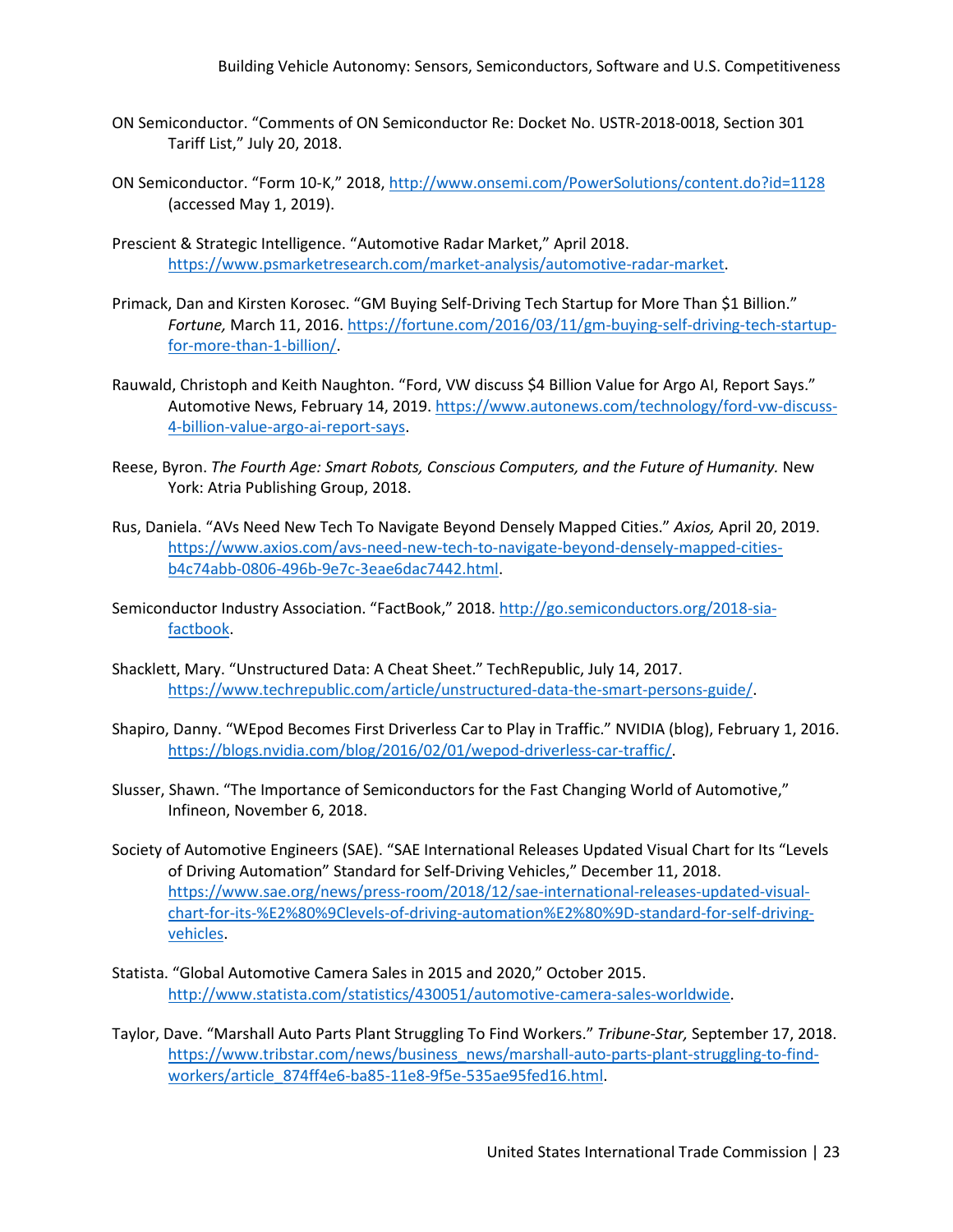- Tencent. *Experimental Security Research of Tesla Autopilot.* Keen Security Lab white paper, March, 2019. https://keenlab.tencent.com/en/whitepapers/Experimental Security Research of Tesla Autop [ilot.pdf.](https://keenlab.tencent.com/en/whitepapers/Experimental_Security_Research_of_Tesla_Autopilot.pdf)
- Texas Instruments. "Form 10-K," 2018,<https://investor.ti.com/financial-information/sec-filings> (accessed May 1, 2019).
- Tractica. "Artificial Intelligence for Automotive Applications." Q3, 2018. [https://www.tractica.com/research/artificial-intelligence-for-automotive-applications/.](https://www.tractica.com/research/artificial-intelligence-for-automotive-applications/)
- Truett, Richard. "The cost of full autonomy could prove unrealistic." *Automotive News,* August 6, 2019. [https://www.autonews.com/management-briefing-seminars/cost-full-autonomy-could-prove](https://www.autonews.com/management-briefing-seminars/cost-full-autonomy-could-prove-unrealistic)[unrealistic.](https://www.autonews.com/management-briefing-seminars/cost-full-autonomy-could-prove-unrealistic)
- U.S. Department of Commerce (USDOC). National Institute of Standards and Technology (NIST). *Fog Computing Conceptual Model: Recommendations of the National Institute of Standards and Technology.* By Michaela Iorga, Nedim Goren, Larry Feldman, Robert Barton, Michael J. Martin and Charif Mahmoundi. NIST Special Publication 500-325, March 2018. [https://doi.org/10.6028/NIST.SP.500-325.](https://doi.org/10.6028/NIST.SP.500-325)
- U.S. International Trade Commission (USITC). *Global Digital Trade I: Market Opportunities and Key Foreign Trade Restrictions*. USITC Publication 4716, Washington, DC: USITC, August 2017. [https://www.usitc.gov/sites/default/files/publications/332/pub4716\\_0.pdf.](https://www.usitc.gov/sites/default/files/publications/332/pub4716_0.pdf)
- Uber Advanced Technologies Group. "A Principled Approach to Safety." 2018. [https://www.nhtsa.gov/automated-driving-systems/voluntary-safety-self-assessment.](https://www.nhtsa.gov/automated-driving-systems/voluntary-safety-self-assessment)
- Uber Technologies. "Form S-1." Form S-1 Registration Statement, U.S. Securities and Exchange Commission, April 11, 2019. [https://www.sec.gov/Archives/edgar/data/1543151/000119312519103850/d647752ds1.htm#t](https://www.sec.gov/Archives/edgar/data/1543151/000119312519103850/d647752ds1.htm#toc647752_11) [oc647752\\_11.](https://www.sec.gov/Archives/edgar/data/1543151/000119312519103850/d647752ds1.htm#toc647752_11)
- Valeo. "Locations," (accessed May 28, 2019)[. http://www.valeo.us/valeo-in-north-america/valeo-in-the](http://www.valeo.us/valeo-in-north-america/valeo-in-the-usa-profile/valeo-in-the-usa-locations.html)[usa-profile/valeo-in-the-usa-locations.html.](http://www.valeo.us/valeo-in-north-america/valeo-in-the-usa-profile/valeo-in-the-usa-locations.html)
- Waymo. "Waymo Open Dataset: Sharing our Self-Driving Data for Research." *Medium,* August, 21, 2019.
- Waymo. "Waymo Safety Report: On the Road to Fully Self-Driving." October 2017. [https://storage.googleapis.com/sdc-prod/v1/safety-report/Safety%20Report%202018.pdf.](https://storage.googleapis.com/sdc-prod/v1/safety-report/Safety%20Report%202018.pdf)
- Waymo. "Waymo Safety Report: On the Road to Fully Self-Driving." 2017. [https://www.nhtsa.gov/automated-driving-systems/voluntary-safety-self-assessment.](https://www.nhtsa.gov/automated-driving-systems/voluntary-safety-self-assessment)
- Winter, Drew. "Magna Opens New Factory for Advanced Tech." WardsAuto, August 15, 2019. [https://www.wardsauto.com/technology/magna-opens-new-factory-advanced-tech.](https://www.wardsauto.com/technology/magna-opens-new-factory-advanced-tech)
- Wong, David, Joy Zhang, Amit Chanda, Keith Kan. "Semiconductor Industry Primer 2017," Wells Fargo, September 15, 2017 (fee required).